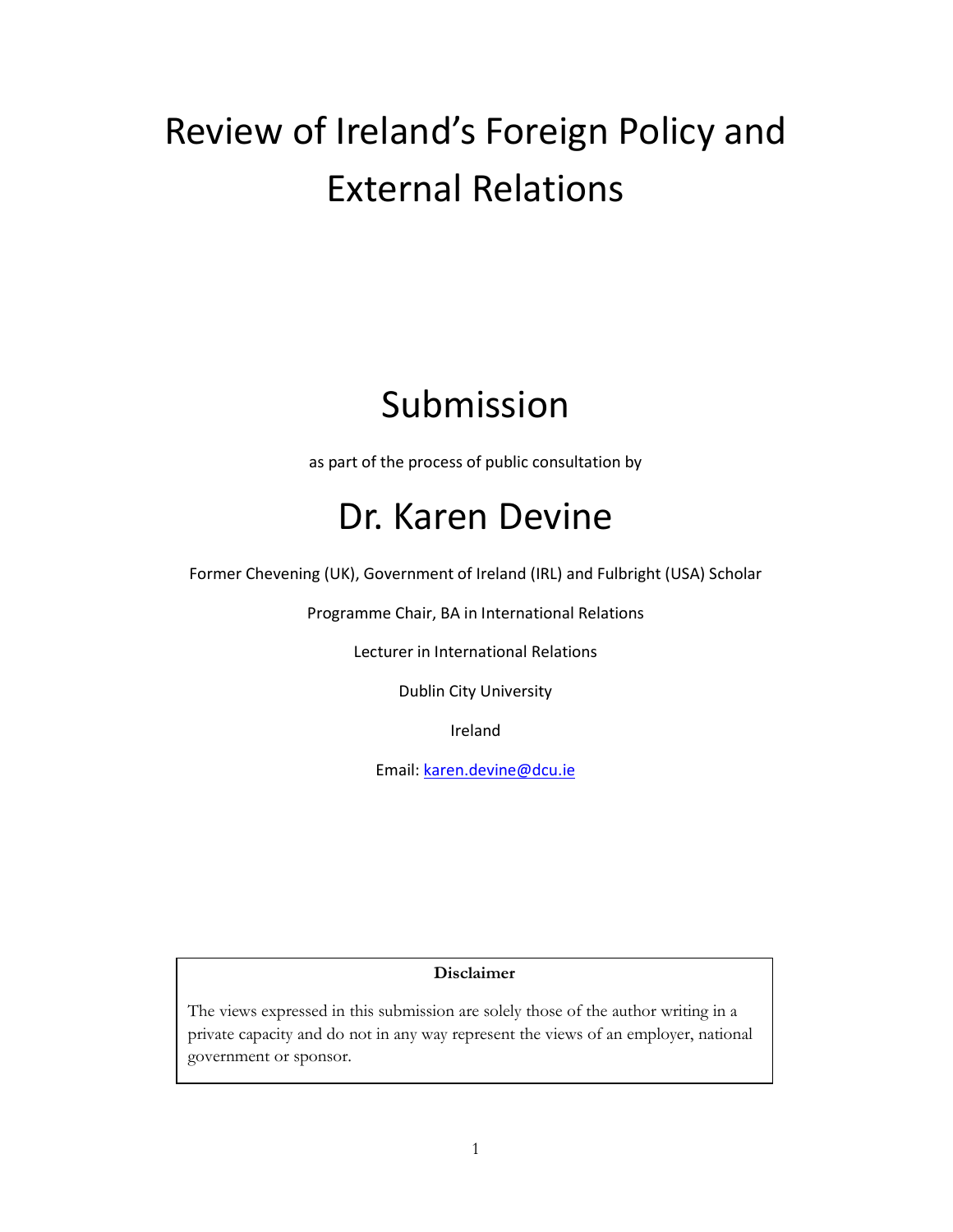#### Introduction

The Tánaiste has launched a process of public consultation as part of a review of Ireland's Foreign Policy and External Relations. The purpose of the Government's consultation paper is to seek the views of interested stakeholders and members of the public. It provides some context for the review and sets out a number of issues for consideration. Individuals making a submission can address any issue related to Ireland's foreign policy which they consider to be of relevance, including any not explicitly raised in the consultation document. (Ireland, 2014: 3)

This submission is written in a private academic capacity following over fifteen years of research on Irish foreign policy, Irish and European public attitudes to Irish neutrality and European Security and Defence Policy (ESDP), Irish political party positions on the European Union's Common Security and Defence Policy (CSDP) and Irish neutrality, and the foreign policy values and identities of Irish leaders throughout several centuries, much of which has been published in top globally-ranked peer-reviewed academic Political Science and International Relations journals, such as Cooperation and Conflict, International Political Science Review, Irish Political Studies and Swiss Political Science Review.

The submission proceeds to address five main issues: (1) Ireland's foreign policy values; (2) the recent reversal of three centuries of Irish Foreign Policy (IFP) norms by successive governments; (3) the European Union (EU)'s Common Security and Defence Policy (CSDP); (4) salient global problems; and (5) the politics of discourses on Irish Foreign Policy and EU CSDP. In doing so, the submission addresses (a) what IFP priorities should be, (b) how Ireland's foreign policy should be conducted, and (c) how Ireland's influence can be enhanced in a way that contributes to the common good of humanity, not just Ireland or Europe, and especially the good of those who are suffering. By focusing on enhancing the good of humanity as the primary objective of IFP, the Irish state and her peoples at home and abroad can expect to benefit from increased trust, good will, and an overall improved global environment for the realisation of human security.

# (1) Ireland's values and interests

The remit of the review provided by the Department of Foreign Affairs and Trade contains a series of questions for consideration. Arguably, the order of a list can denote a hierarchy and order of priorities. In the 1996 White Paper on Foreign Policy, following a note that a section on Anglo-Irish Relations and Northern Ireland had been purposely omitted given the political situation at the time, presented the following IFP agenda (1) Ireland and Europe; (2) International Security; (3) The United Nations; (4) Disarmament and Arms Control; (5) Peacekeeping; (6) Human Rights; (7) Development Co-operation; (8) Trade and International Economic Cooperation; (9) Irish Abroad; and (10) Public Interest in Foreign Policy. The latter included a hope for greater academic interest in the study of Irish foreign policy. This submission responds to that hope.

The Department of Foreign Affairs Strategy Statement 2005-2007 listed six high-level goals (Ireland, 2005: 9): (1) Anglo-Irish Relations: "to achieve the Good Friday Agreement"; (2) to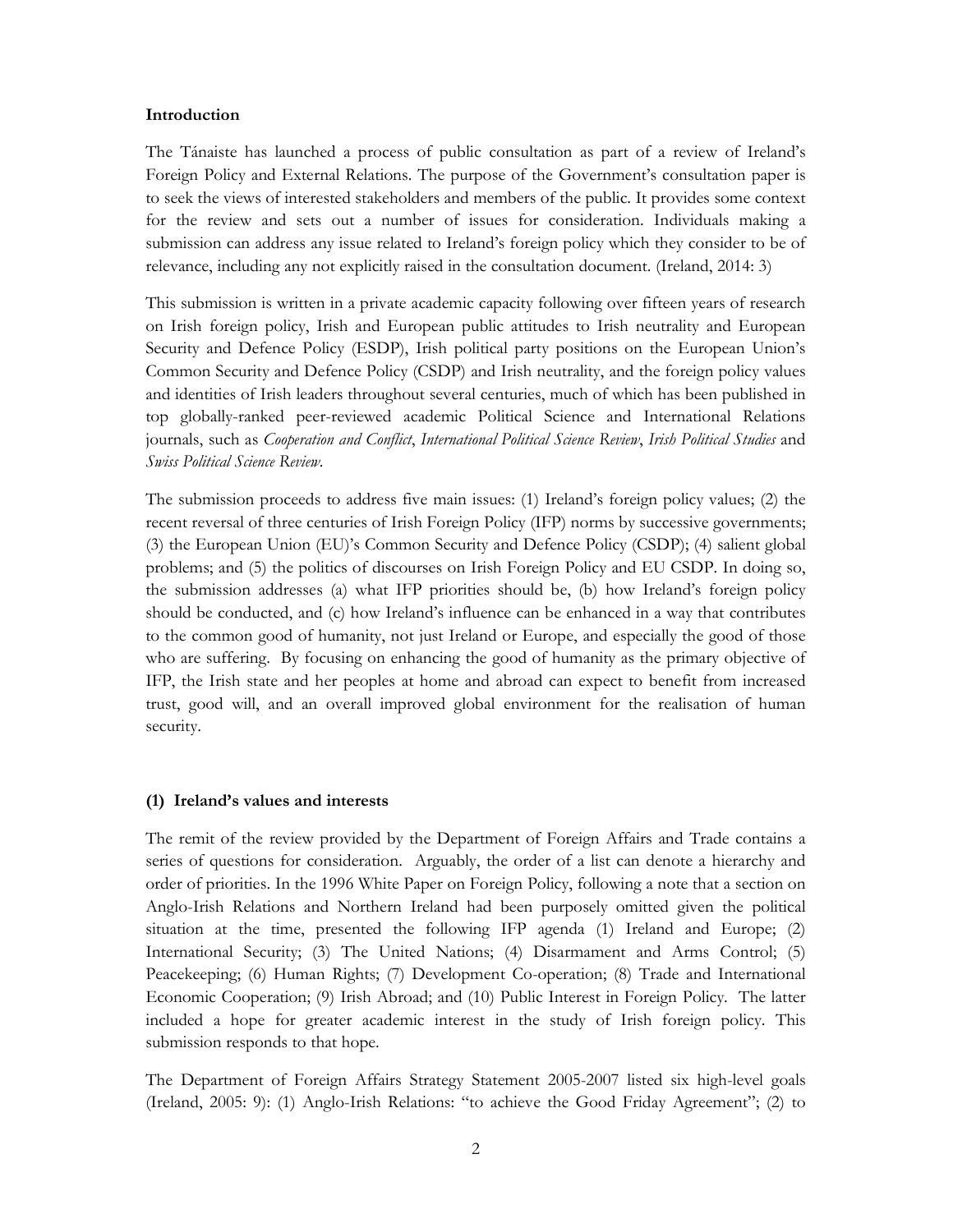pursue IFP in accordance with the Constitution and the principles of the UN Charter, through CFSP participation, bilateral relationships with other states, and international organisations; (3) Ireland's interests in the EU and relations with current and future EU members; (4) Trade, investments and other interests, including culture; (5) the achievement of the Millennium Development Goals and programmes of Development Cooperation Ireland, and (6) the interests of Irish citizens abroad and relations with Ireland's emigrant descendants (diaspora). Trade had migrated from eighth position on the 1996 agenda to fourth in the 2007 list of goals.

The list of goals in the 2011-2014 strategy statement is: (1) Promote Ireland's economic interests in Europe and internationally (2) Deliver on Ireland's global development commitments, focusing on poverty and hunger (3) Advance reconciliation and co-operation on this island (4) Contribute to international peace, security and human rights (5) Provide consular and passport services for Irish citizens and engage with Irish communities abroad. The introduction by the Minister states: "The period 2011 to 2014 will be one where the focus of government activity will be on economic renewal through the promotion of sustainable growth and investment. The Department will have the leading role, in close cooperation with the State Agencies, Irish business and the Global Irish Network, in fostering the international dimension of Ireland's economic growth." (emphasis added) This change in priorities away from foreign policy and towards trade is signalled through the change in name of the "Department of Foreign Affairs" to the "Department of Foreign Affairs and Trade" wrought by the Fine Gael-Labour coalition government upon assuming office in 2011. It raises a question regarding the balance between the level of resources devoted to innovative foreign policy reflecting Irish values, and those devoted to enabling trade and investments. In understanding how foreign policy interests are formulated, Garret FitzGerald (2000) admitted that national governments take decisions that operate against the interests of society as a whole, due to pressure from vested interests. In a television interview, in the context of Ireland's facilitation of the US-led war against Iraq in 2003, Garret FitzGerald defined foreign policy as the "interests of the State", arguing that foreign policy is not "about values or ideals." I disagree, as do many Irish people. Irish Foreign Policy is about values and ideals, particularly in matters concerning war and peace, when human lives, dignity and welfare are at stake. Section 5 of this submission, on global issues, sets out clearly, using speeches of Éamon de Valera (1932) and the current President of Ireland, Michael D. Higgins (2013), a core value of Irish Foreign Policy: resisting pressure from vested interests in the pursuit of a just global order for the benefit of Ireland and the wider world.

Whilst the "Issues for Consultation" section of the Irish Foreign Policy Review Document poses its first question, "How should Ireland's *values and interests* be promoted through its foreign policy?" (Ireland, 2014: 4, emphasis added), the document fails to outline what Ireland's values are. This oversight is linked to the eradication of neutrality as a central organising framework for Irish Foreign Policy. Within academia, constructivism is an international relations theory developed in the early 1990s in response to a perception that the dominant theories of realism and liberalism lack analytical purchase and relevance to the 'real world' of global politics. Constructivists, particularly 'critical' constructivists, challenge realist and liberal assumptions that interests derive from material sources and argue that "who we are" can predict "what we want": for constructivists, identities underpin interests (Klotz and Lynch, 2007: 86-87). And we know 'who we are', in part, by 'what we stand for' because "all identities involve values and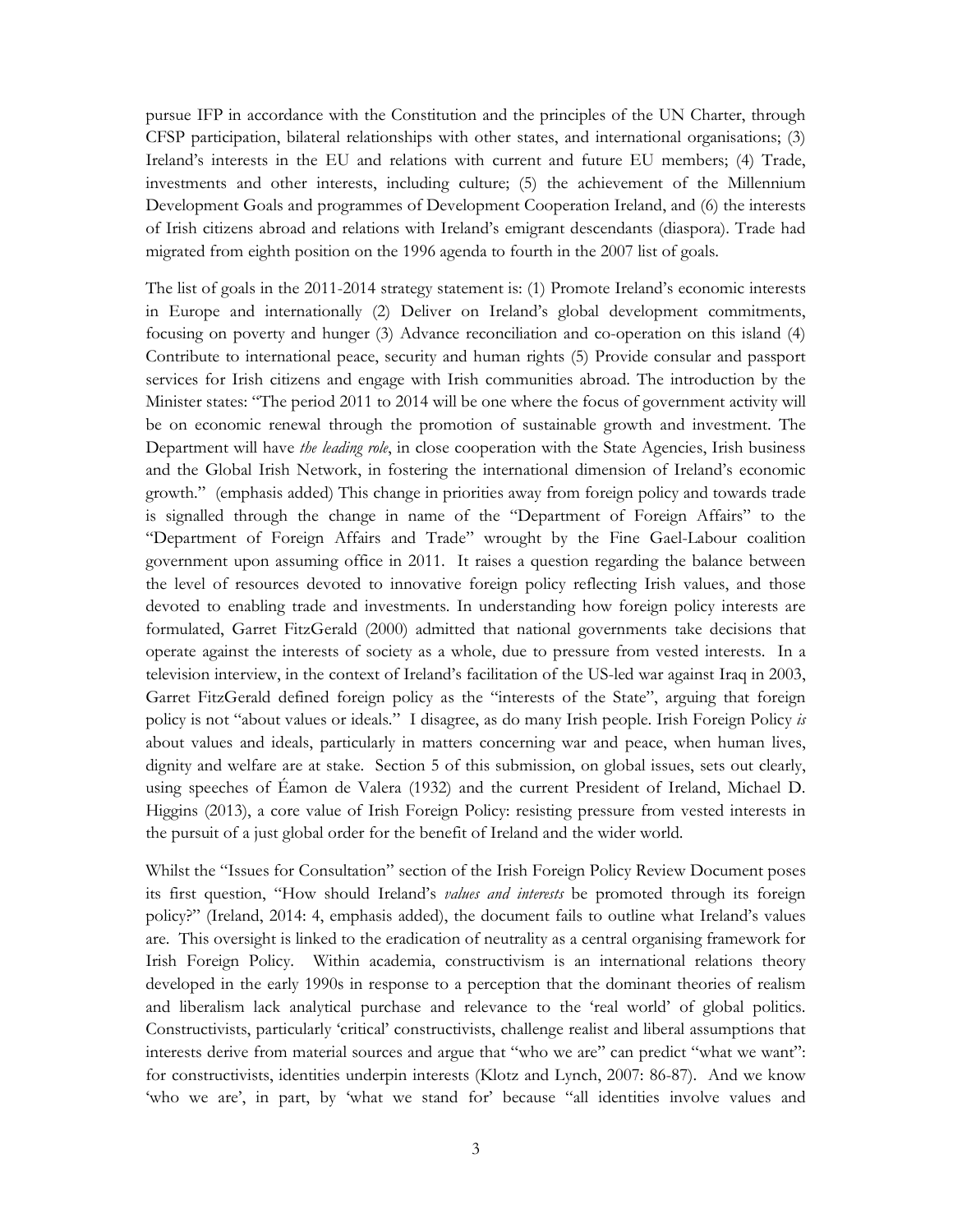commitments, and the acquisition of identity means coming to accept these values and commitments." (Poole, 1999: 46 quoted in Devine, 2008a: 473) The logical corollary suggests that values determine identity, from which interests are derived. Values are essentially higher order cognitions (beliefs) that determine identities and interests, and in turn, behaviour, i.e. state foreign policy.

These constructivist premises are evident in Ireland's 1996 White Paper on Foreign Policy. The White Paper on Foreign Policy started with the title "Values in Ireland's Foreign Policy" and an opening sentence: "Ireland's foreign policy is about much more than self-interest. For many of us it is a statement of the kind of people we are". (Ireland, 1996: 7) The White Paper acknowledged that "the majority of the Irish people have always cherished Ireland's military neutrality, and recognise the positive values that inspire it, in peace-time as well as time of war" (Government of Ireland, 1996: 15). The White Paper states that "the values that underlie Ireland's policy of neutrality have therefore informed almost every aspect of our foreign policy" (Ireland, 1996: 119) and cites an example by referring to 'impartiality', an important element of the public concept of neutrality: "our international reputation for impartiality has enabled us to play a meaningful role in the preservation of peace in the world" (Ireland, 1996: 119). The next sub-section of this submission sets out the values in Ireland's foreign policy: values that, for centuries, have cohered around neutrality, which functions as a normative glue and framework concept for all of Ireland's external relations and foreign policy positions and behaviours.

The 2014 Review Document repeats the 1996 White Paper premise that "The interests we pursue and the values we promote abroad are a statement of who we are as a people." (Ireland, 2014: 3) From this perspective, it is notable that the last Review Document's 'Issue for Consultation' listed is: "Promoting a Positive Image of Ireland", an issue associated with the question: "How can our foreign policy contribute to a clear and identifiable image of Ireland abroad?" (Ireland, 2014: 11) Prior to and after gaining independence, Ireland always had a clear and identifiable image abroad through the principles and foreign policy exercise of positive, active neutrality. However, this positive image has been effectively erased through the foreign policy decisions of political elites over the past four decades, the details of which are outlined in Section 2 of this submission. I argue that the order of the Review Document's priorities should be reversed, because promoting a positive image abroad through concrete foreign policy positions and actions underpins all of the issues referred to: I will return to this point in the Conclusions section of this submission.

# Irish foreign policy values articulated by political leaders across four centuries

In an article published in 2013 as part of a special issue of *Swiss Political Science Review* on *Natural* Born Peacemakers? Ideas and identities in foreign policies of small states in Western Europe, research shows the remarkable continuity in Irish leaders' foreign policy values across several centuries. In the 1700s and 1800s, Theobald Wolfe Tone advocated Irish independence in foreign affairs and Irish neutrality in wars (Tone in Moody et al. 2009: 54, 52) and Daniel O'Connell promoted the values of anti-imperialism, anti-militarism, anti-racism, independence, and equality in interdependence, respectively. Taken together, the core foreign policy values of Irish leaders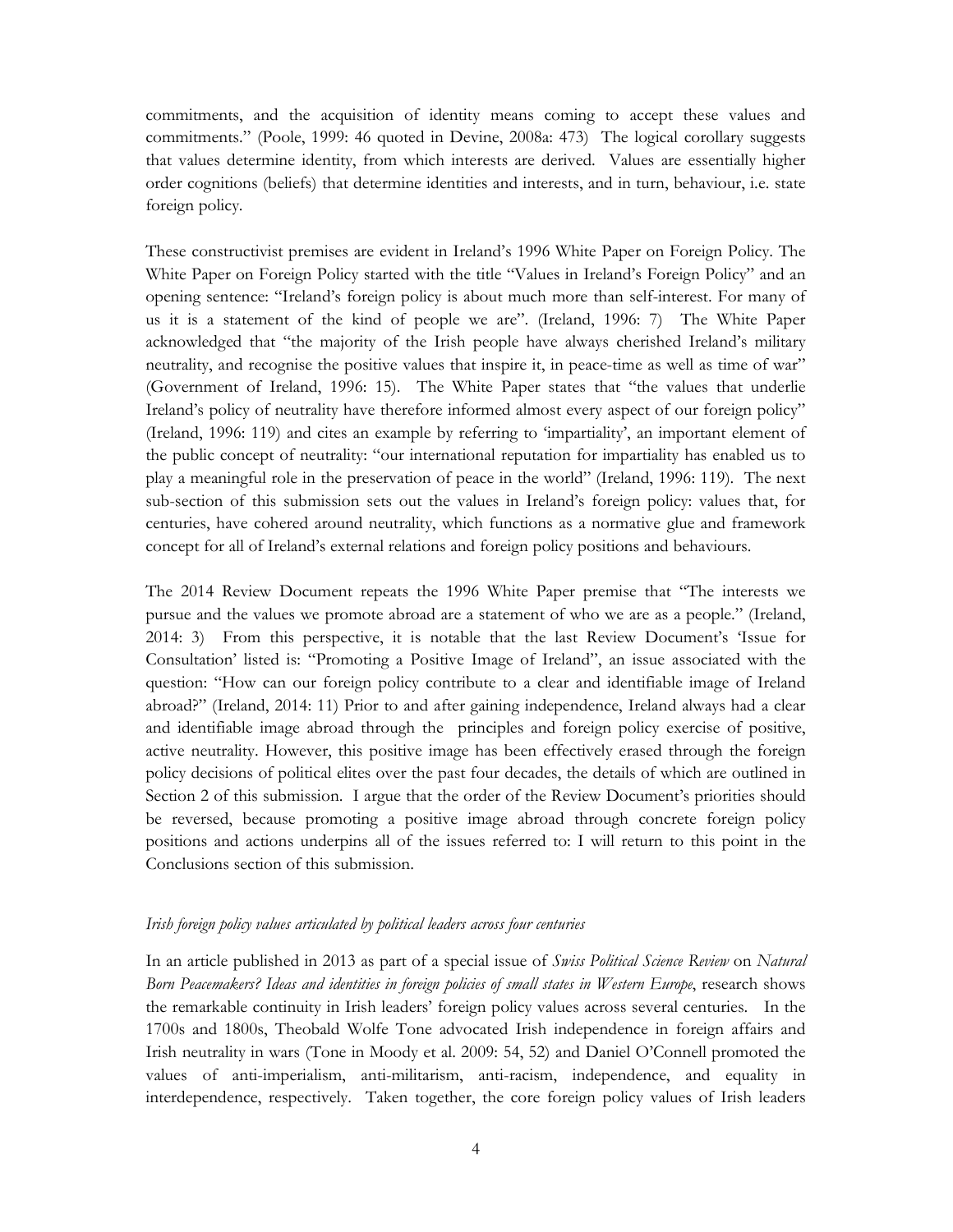during this era were: independence and neutrality for Ireland in the cause of peace and security; self-determination; anti-imperialism; third world solidarity; and resistance to famine and slavery. Mindful of the looming centenary of the 1916 Rising, it is worth noting that two significant leaders of the Rising, James Connolly and Pádraic Pearse, wanted to achieve independence for Ireland as peacefully as possible, and were specific about the limits to the exercise of violence in what they knew was to be a doomed uprising (Connolly 1916b; Pearse 1924: 322-323). Their execution at the hands of British authorities after the rebellion was crushed, sedimented rather than expunged centuries-long norms and values of Ireland's peace policy and foreign policy: the right to self-determination and independence; the notion of equality of nations regardless of size; resistance to the usurpation of natural rights of peoples or states; and a fearless determination to uphold fundamental rights and freedoms, set in the context of a deep, conscious knowledge of the horror of war and consequences of imperialism and colonisation.

In the early 1900s, after Ireland gained statehood, institutional cooperation; a constitutional commitment to the peaceful resolution of disputes; armed neutrality; UN peacekeeping; and an explicit subordination of material interests for moral, justice-based norms, were added to the list of foreign policy values, objectives and practices. Through his leadership in the early years of the Irish state, Éamon de Valera cemented the norms, discourses and practices of Ireland's policy: he promoted Ireland's independence; wrote the Irish Constitution of 1937; secured Irish neutrality during World War II and with that, the Irish state and her people. (Devine, 2013: 385) In what was considered the best speech ever made by a President of the Council at the League of Nations on 26 September 1932 (Gageby 1999: 37), Éamon de Valera outlined the fundamentals of Ireland's foreign policy:

… we in Ireland desire peace, peace at home and throughout the world. In spite of the opinions you may have formed from misleading reports, I want you to know that our history is the history of a people who have consistently sought only to be allowed to lead their own lives in their own way, in peace with their neighbours and with the world. If we are left free, our way will be the way of peace, of thinking in terms, not of selfish interest, not of the acquisition of territory, nor of petty power, but of human beings living as they have a right to live, in the best that their own energies and our State can give them, whilst contributing to the world the best that is in us.

These signifiers – independence, self-determination, global cosmpolitanism, anti-colonization, anti-imperialism – are omitted in later Irish leaders' discourses on Irish foreign policy due to their desire for Ireland to become a member of the EEC, and in response to pressures to join NATO and engage in power projection through a European foreign policy identity from the Six EEC members throughout the 1960s (Devine 2011: 339-340). This is despite the fact that the Minister for Foreign Affairs most openly hostile to neutrality in Ireland's history, Dr. Garret FitzGerald, acknowledged the value of neutrality in facilitating the conduct of "the "'positive merits' of Irish foreign policy in the 1980s: UN peacekeeping, the nuclear non proliferation treaty, decolonization initiatives, opposing South African apartheid, accepting refugees, opposing US funding of South American paramilitaries, increasing aid to the Third World, and supporting Palestinian self-determination." (Dáil Éireann Vol. 327: Col. 1425–1426 cited in Devine 2009a: 478)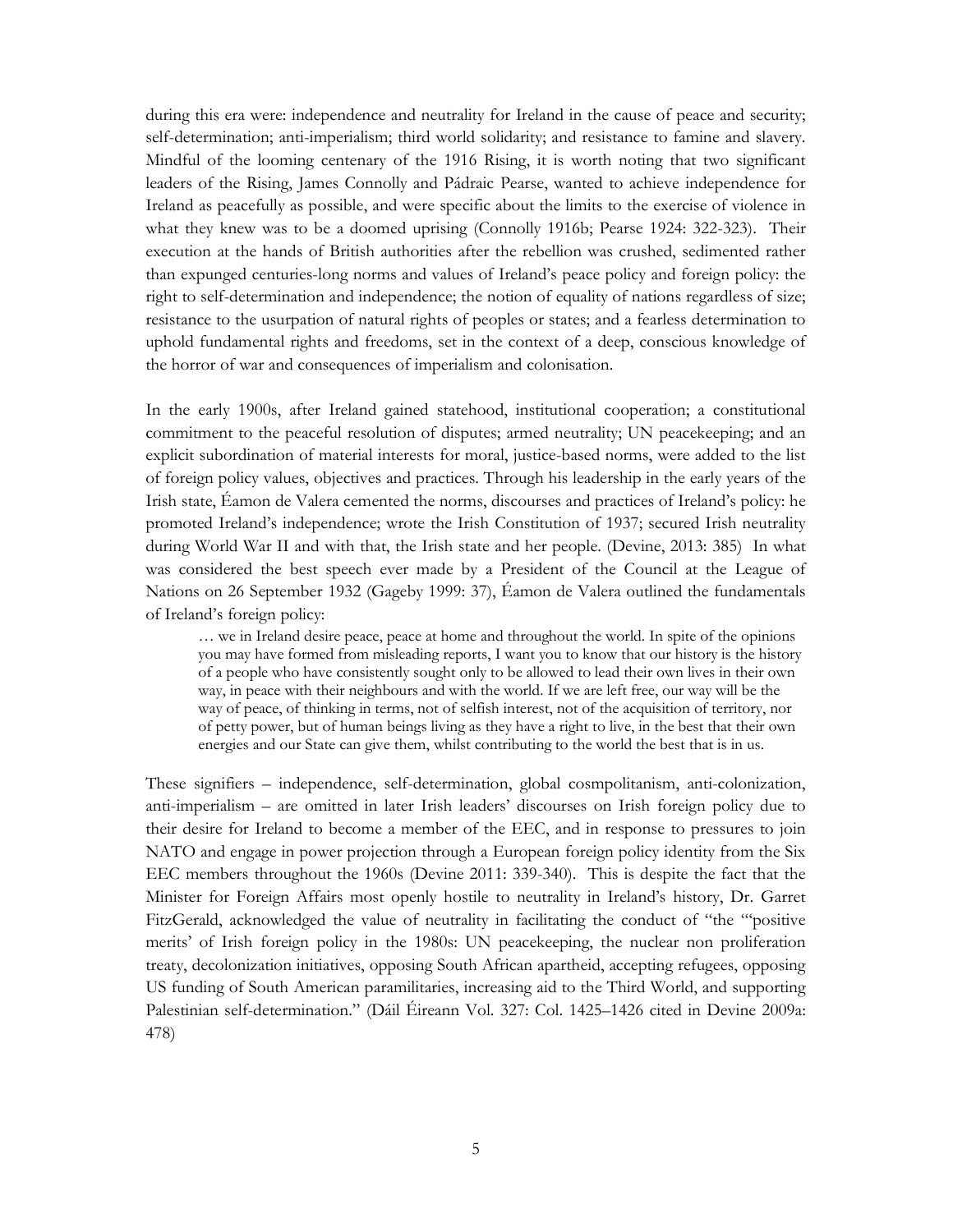#### Irish foreign policy values adhered to by the mass public across three decades

The Irish public also define neutrality in the same normative framework: the most strongly supported public concepts closely resemble the wider, "active" concept of neutrality that embodies characteristics such as peace promotion, nonaggression, the primacy of the UN, and the confinement of state military activity to UN peacekeeping, not being involved in wars, and maintaining Ireland's independence, identity, and independent foreign policy decision-making particularly in the context of "big power" pressure. (Devine, 2008a: 471) The claim the government makes regarding the public's definitions of neutrality  $-$  e.g. the then Minister for State Mr. Tom Kitt, TD declared in Dáil Éireann that "the central and defining characteristic of Irish people in this area ... is our non-participation in military alliances" (*Irish Times*, 2003) – is simply wrong. Empirical evidence shows that the public's concept of neutrality is the broader, active concept of Irish neutrality that accords with traditional norms and the international law on neutrality (see Table 1).

Irish public opinion on foreign policy is extremely politicised because Treaties that extend the scope of the objectives of the European Community (EC)/European Union (EU) are subject to a ratification device of a binding referendum in Ireland. Opinion polls have shown that Irish neutrality is the top substantive policy reason given by Irish people who voted against the Single European Act (Jones 1987), and the Maastricht (Marsh 1992), Amsterdam (Sinnott 1998) and Nice Treaties (Sinnott 2001; Jupp 2002) in referendums. As the gap between the 'yes' and 'no' votes has narrowed in parallel with the expansion of EU foreign, security and defence policy, referendum campaigns in Ireland have become increasingly contentious and fraught because a ratification failure in one or more EU member-states means the Treaty in question cannot come into force. In June 2008, the Irish people rejected the Lisbon Treaty by a substantial margin of 53.4 percent against, 46.6 percent in favour, based on a healthy turnout of 53.1 percent, and another phase of European integration was brought to a grinding halt. Neutrality was the most divisive issue in the Lisbon Treaty referendum campaign. Research showed that "strengthening neutrality" was a major driver of people's decision to vote 'no'. Public concepts of neutrality and foreign policy identities are slow to change, in part because their associated values are a function of cultural and historical experience. The top three definitional elements of neutrality have remained consistent over time: "not getting involved in war," "independence/staying independent," "not taking sides [in wars]/impartiality" (Devine, 2008a: 473).

Public attitudes have also remained stable: support for neutrality is fairly consistent over successive decades - roughly 2 in 3 people wish to retain it (See Table 1). Different question wording, variation in the number and nature of response options, and in the scales used, e.g. a likert (five-point) vs. an eleven-point scale, would account for some variance in responses, therefore, responses are analysed within groups of similar questions. The radical divergence between government 'military neutrality' (narrowly defined as non-membership of a military alliance) and public active 'neutrality' concepts has been noted for several decades (Keatinge 1984: 118; McSweeney 1985; Fanning 1996: 147) but the terms 'military neutrality' and 'neutrality' are used interchangeably in public opinion analysis. This vital premise for understanding public opinion is ignored (1) "for ease of expression" (Gilland 2001: 159); (2) due to political bias: as "One's interest in a particular policy can be a powerful motive for defining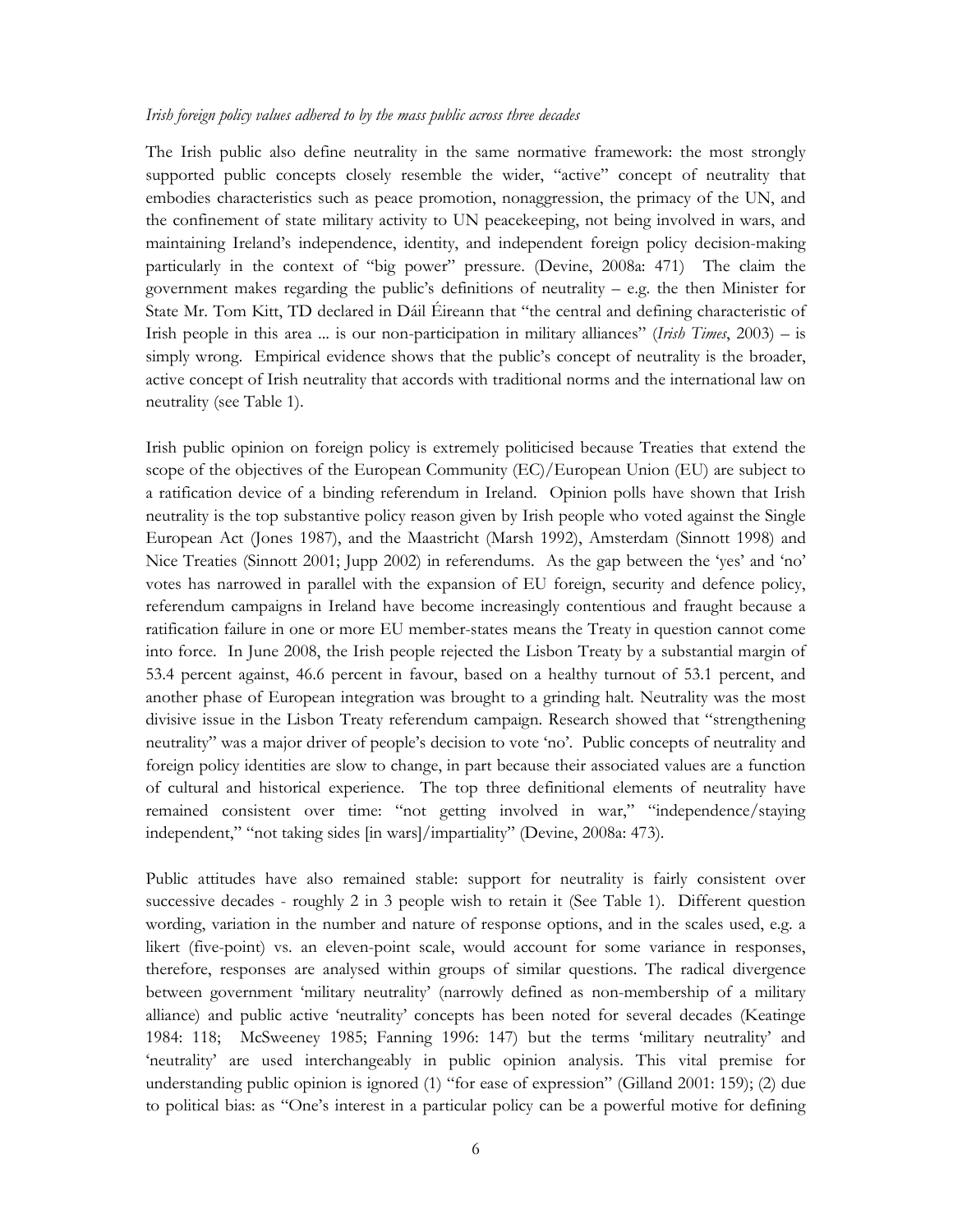the concept underlying it in terms restricted to that policy" (McSweeney 1999: 82) and research money flows to those "visible and 'effective' scholars" and think-tanks 'experts' who agree with the government view (Page and Shapiro 1992: 381)); and (3) due to adherence to realism. (Page and Shapiro 1992: 387) Interpretation is also a consistent problem as question wording proposing an option of being "prepared to consider" joining an alliance is routinely interpreted and published in national media as "wanting to join" or being "prepared to join" a military alliance rather than the real meaning - being prepared to consider such a proposal.

|                     | <b>MRBI</b> | <b>MRBI</b> | <b>NUIM</b> | <b>MRBI</b> | IMS  | MRBI  | LMR  | MRBI | <b>MRBI</b> | <b>MRBI</b> | <b>ISPAS</b> | <b>EOS</b> |
|---------------------|-------------|-------------|-------------|-------------|------|-------|------|------|-------------|-------------|--------------|------------|
|                     | March       | April       | 1988/       | Jan         | Feb  | April | May  | June | Sept        | June        | 2001/        | Jan        |
| Year                | 1981        | 1985        | 1989        | 1991        | 1991 | 1991  | 1992 | 1992 | 1996        | 2001        | 2002         | 2003       |
| Alliance-against    |             | 64          |             |             |      |       |      |      |             |             |              |            |
| Neutrality-against  |             |             |             |             |      |       |      |      |             |             |              |            |
| dropping            |             |             |             | 64          |      | 65    |      |      |             |             |              |            |
| Neutrality-remain   |             |             |             |             |      |       | 59   |      |             |             |              |            |
| Neutrality-maintain | 76          |             |             |             |      |       |      |      | 69          | 72          |              |            |
| Neutrality-retain   |             |             | 84          |             |      |       |      | 55   |             |             | 80           |            |
| Gulf I - neutral    |             |             |             | 69          | 71   |       |      |      |             |             |              |            |
| Gulf II - military  |             |             |             |             |      |       |      |      |             |             |              |            |
| interv. unjustified |             |             |             |             |      |       |      |      |             |             |              | 81         |
| Alliance-prepared   |             |             |             |             |      |       |      |      |             |             |              |            |
| to consider joining |             | 25          |             |             |      |       |      |      |             |             |              |            |
| Neutrality-change   |             |             |             |             |      |       |      |      | 20          |             |              |            |
| Neutrality-reject   |             |             |             |             |      |       |      |      |             |             | 20           |            |
| EC Defence-join     |             |             |             | 25          |      |       | 28   | 19   |             |             |              |            |

# TABLE 1: ATTITUDE TO NEUTRALITY AND 'MILITARY NEUTRALITY' (%), 1981-2003

Sources:

1981: IOPA Survey for Fine Gael by MRBI (code: MRBI/2056/81), between 1981-03-20 and 1981-03-27.

1985: Polls shows 64 opposed to any military alliance. The Irish Times Apr 29, 1985

1988/1989: Survey shows that 84% want neutral stance maintained *The Irish Times* Jun 10, 1992 (newspaper article) refers to the study

1991 Jan: IOPA, Survey for Irish Times by MRBI (code: MRBI/3930/91), between 1991-01-03 and 1991-01-03. Also: 69% say Republic should remain

neutral over Gulf: The Irish Times Jan 26, 1991 (newspaper article) refers to the study whose fieldwork was on January 23rd

1991 February: IMS Survey for Sunday Independent in Gilland 2001: 151 quoting Marsh 1992:11, also IOPA (code: J.IS055.CMC) between 1991-02-21 and 1991-02-28

1991 April: IOPA, Survey for Irish Times by MRBI (code: MRBI/3950/91), between 1991-04-15 and 1991-04-16.

1992 May: IOPA, Survey for The Sunday Press by Lansdowne Market Research (code: am/ra/lr 2l-224), between 1992-05-29 and 1992-06-08.

1992 June: IOPA, Survey for Irish Times by MRBI (code: MRBI/4060/92), between 1992-06-08 and 1992-06-08

1996: IOPA, Survey for Irish Times by MRBI (code: MRBI/4420/96), between 1996-09-24 and 1996-09-25

2001: June Cabinet faced with public hostility to war Smyth, Patrick The Irish Times Oct 1, 2002 (newspaper article) refers to the poll

2001/2002: Irish Social and Political Attitudes Survey (available at ISSDA)

2003: International Crisis Survey 21st- 27th of January 2003 conducted by EOS Gallup Europe network 15080 people aged 15 years in 15 Member States of the European Union, the 13 Candidate Countries, Norway and Switzerland: http://www.paks.uni-duesseldorf.de/

Looking at the four polling agency surveys (Table 1) conducted for newspapers ("MRBI") that asked similar questions about neutrality: 65% were against dropping it in 1991, 59% wanted it to remain in 1992; whilst 69% in 1996 and 72% in 2001 wanted to maintain it. None of the differences showed a dramatic shift from one poll to the next i.e. more than 10 percentage points (Shapiro and Page 1988: 216-217), indicating rationality in the absence of changed circumstances. A political party poll taken in 1981 using half the regular sample size found that 76% felt it was important to maintain it. Two academic surveys using different scales to the newspaper surveys found that in 1988-1989, 84% and in 2001-2002, 80% of respondents respectively wanted to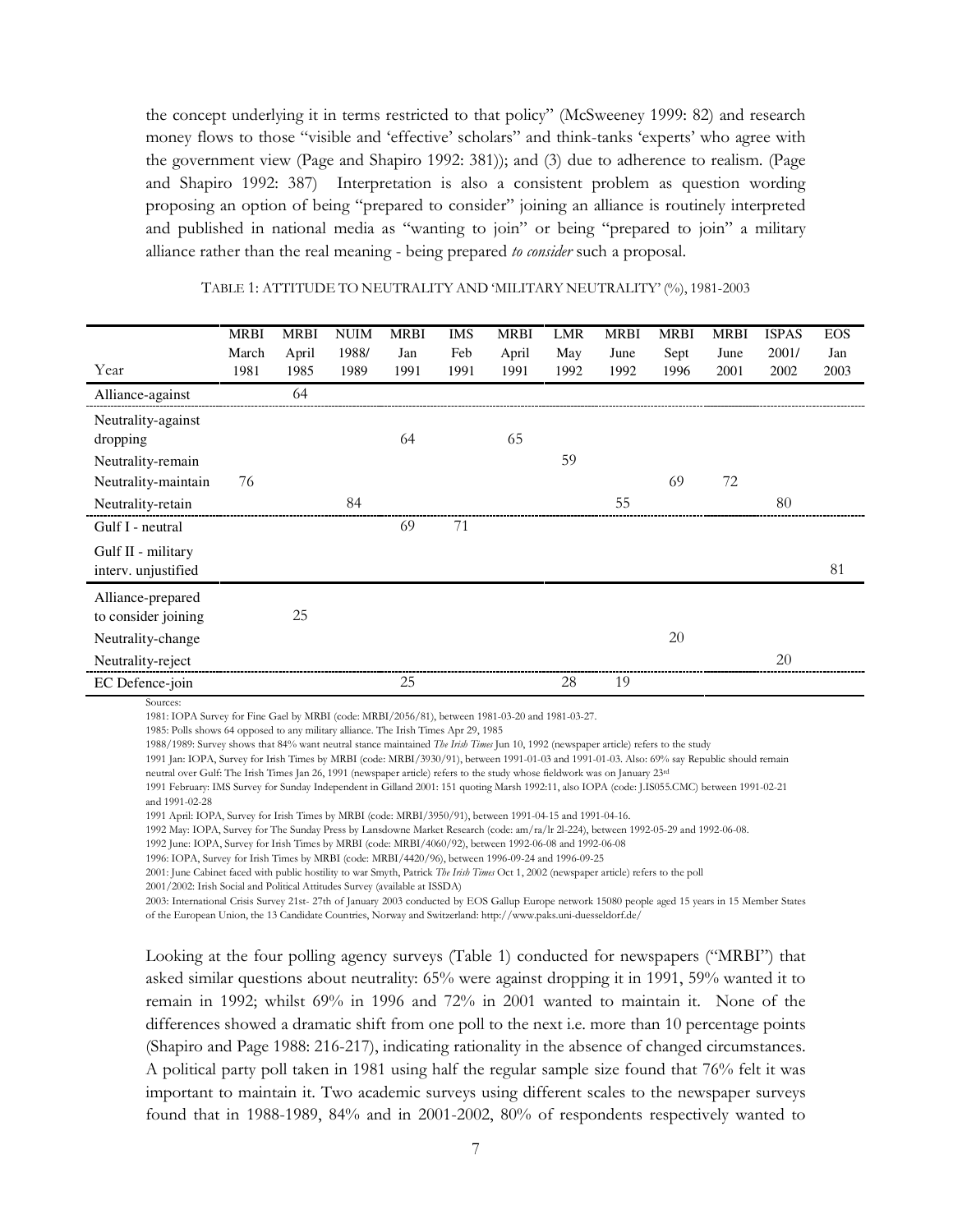retain (or did not reject) neutrality, which is consistent. One newspaper survey in 1992 that found 55% favoured retaining neutrality, although its outlier status is explicable given respondents were offered multiple and ill-defined (e.g. "join in wider European Security Zone") response options, in contrast to the straightforward binary options in other surveys. Three surveys asking Irish people about involvement in the first and second Gulf Wars, found that in 1991, 69% and in 1992, 71% were against involvement in the first war, and in 2003, 81% were against involvement in the second, meeting the 'rational' consistency standard. Looking at responses of those prepared to consider joining an alliance (25%) in 1985, those wishing to change neutrality (20%) in 1996, and those wishing to reject neutrality (20%) in 2001-2002, the size of this cohort is broadly consistent over time. The specific option of joining a European Common Defence appealed to 25%, 28% and 19% of people in three early 1990s newspaper polls. Similarly worded questions on proximate foreign policy concepts show that, over time, public opinion does not change capriciously.

When the Irish government acknowledged that "for many of us [Ireland's foreign policy] is a statement of the kind of people we are" in the 1996 White Paper on Foreign Policy (Ireland, 1996: 55), it also acknowledged that "the majority of the Irish people have always cherished Ireland's military neutrality, and recognise the positive values that inspire it, in peace-time as well as time of war" (Ireland, 1996: 15). Normative democratic theory supports the view that citizens are a wise source of foreign policy, preventing foreign policy designed solely in the interests of elites. Gaps between the policy preferences of leaders and citizens are seen as problematic and reflecting different values and interests, rather than levels of attention or information. (Devine, 2008a: 463) If democracy is a core value that is supposed to inform the formulation and execution of Irish Foreign Policy, the government must reverse the wholesale changes to Ireland's Foreign Policy (detailed in Section 3), reclaim the neutrality-oriented traditions of Irish Foreign Policy and translate the Irish peoples' values into ethical, innovative and effective foreign policy initiatives. The Government have failed to do so since the 1960s because "EC states were hostile to the continuation of Irish neutrality" (Keatinge, 1985: 175; see Maher (1986) and Keogh (1997)). Irish Government elites felt it prudent to deny the existence of these EEC demands to eradicate neutrality, in order to achieve EEC membership in the face of public desire to retain neutrality.

The European Commission was equally hostile to the continuation of Austrian, Finnish and Swedish neutrality during their accession negotiations, as it was to Ireland in the 1960s (European Commission 1991, 1992a: 18; 1992b, 1992c) and suggested neutrality be effectively defined out of existence because of its incompatibility with future EU defence policy: the concept was narrowed to just one characteristic, non-membership of a military alliance (i.e. the broader 'active' neutrality policy attributes were stripped out) and re-named 'military neutrality'. (See Devine 2011: 347- 349) Linked to this elite policy position, the meaning of 'military neutrality' has narrowed in parallel with successive expansive changes to concepts of EU defence policy, from "non-membership of a military alliance, and, specifically, non-membership of an alliance with a mutual defence commitment" in 2003 (Dáil Éireann Vol. 563: 722 emphasis added), to non-membership of "pre-existing military alliances with *mutual automatic obligations*" in 2004 (Mansergh 2004, emphasis added). Survey data shows that just 5% to 2% of Irish people have defined neutrality as staying out of military alliances from the 1980s to the 2000s (Devine, 2008a: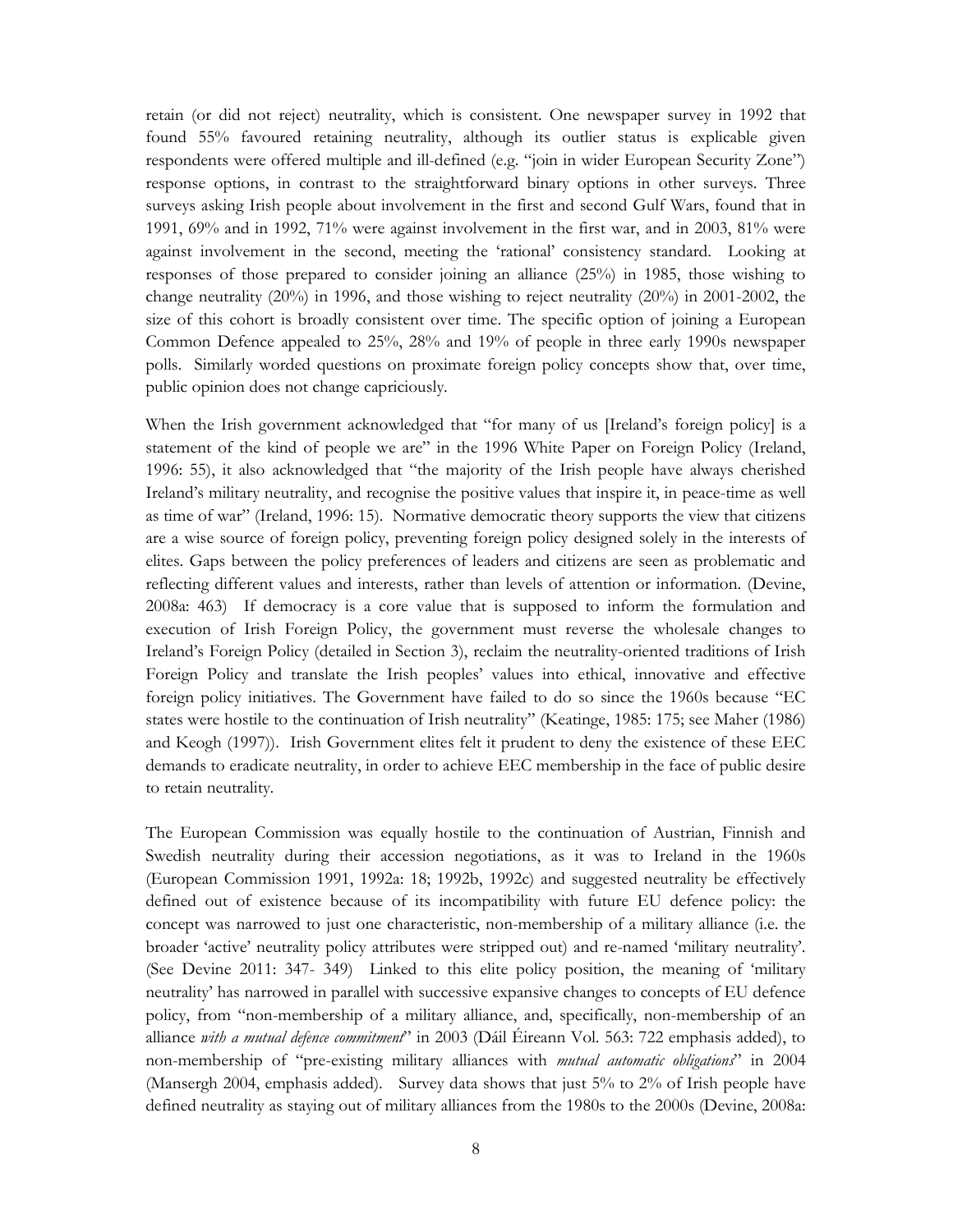472). These divergent 'active' and 'military' neutrality concepts reflect differing foreign policy agendas (see also Keatinge 1984: 32, 118-119; 1996: 111; McSweeney 1988: 208; Fanning 1996: 147), which explains why Irish people continue to vote against Treaties in referendums to protect Irish neutrality, despite the discourse from the elite that 'military neutrality' is unaffected by Treaties.

#### (2) Reversal of centuries of Irish Foreign Policy (IFP) norms by successive governments

Over the past four decades successive governments have managed to reverse most of Irish foreign policy norms, largely under the radar of public opinion: firstly, as Taoiseach Seán Lemass started the process of eradicating Ireland's independent, activist identity at the United Nations (UN); he was behind a deliberate decision to uphold a moderate line, even if this seemed to contradict the identification between Ireland and the struggling colonies that Frank Aiken had made explicit in his earlier speeches at the UN (Bhreatnach 2005: 182). Lemass had also pushed for Ireland's membership of NATO without consulting his cabinet and in the belief that public opinion should fall in line with this new policy. (Evans, 2011: 225) In the intervening period, Irish public opinion on membership of NATO has not softened: a 1996 MRBI opinion poll showed that just 13% of Irish people would be willing for Ireland to join NATO. (Poll shows a symbolic support for neutrality, Irish Times, 5 March 1996)

Secondly, Irish voting behaviour at the UN General Assembly changed. Scholars saw fit to "note some shifts over time, in particular after 1960 – at the time of Ireland's first application to the EEC – and after 1992, when the Maastricht Treaty established a Common Foreign and Security Policy (CFSP) for the European Union." (Gillissen 2007: 69) Academics had expressed fears that "both Irish politicians and foreign policy officials will hide behind the EC claiming both that the Community is the principal medium through which it must act while at the same time using the EC as an excuse for inaction." (Holmes et. al. 1993: 141- 142) These fears were realised thereafter through the government's claims that EU membership and the formation of a common [foreign policy] position means that there is "less opportunity to state a distinctive Irish position on many issues" (Dorr 2002: 115) and that "Ireland should look increasingly to its interests rather than to ideals which may have been appropriate to another bygone era." (Dorr 2002: 119)

Thirdly, neutrality was reformulated and redefined from "neutrality" to "military neutrality" to the current wording, "non-aligned" (despite the fact that Ireland is in fact military aligned through the WEU military alliance that the EU absorbed through the Lisbon Treaty in 2009), and disassociated from the norms and values of Irish peace policy. The long-standing plans for the EU to subsume the WEU's institutions, functions and responsibilities, including its mutual defence clause, were rarely acknowledged in Irish government discourses, although neutrality advocates raised the issue as far back as 1963 (Corish Dáil Éireann Vol. 199 Col. 1044 (5 February 1963)) and continued to raise it in the 1980s and the 1990s in the context of European Political Cooperation (McCartan/MacGiolla/Higgins Dáil Éireann Vol. 382 Cols. 1007-8 (21 June 1988)) and in relation to the Maastricht Treaty (de Rossa Dáil Éireann Vol. 418 Cols. 1089 – 1090 (8 April 1992)). (Devine, 2009b: 30) Previously, governments were against (1) any EC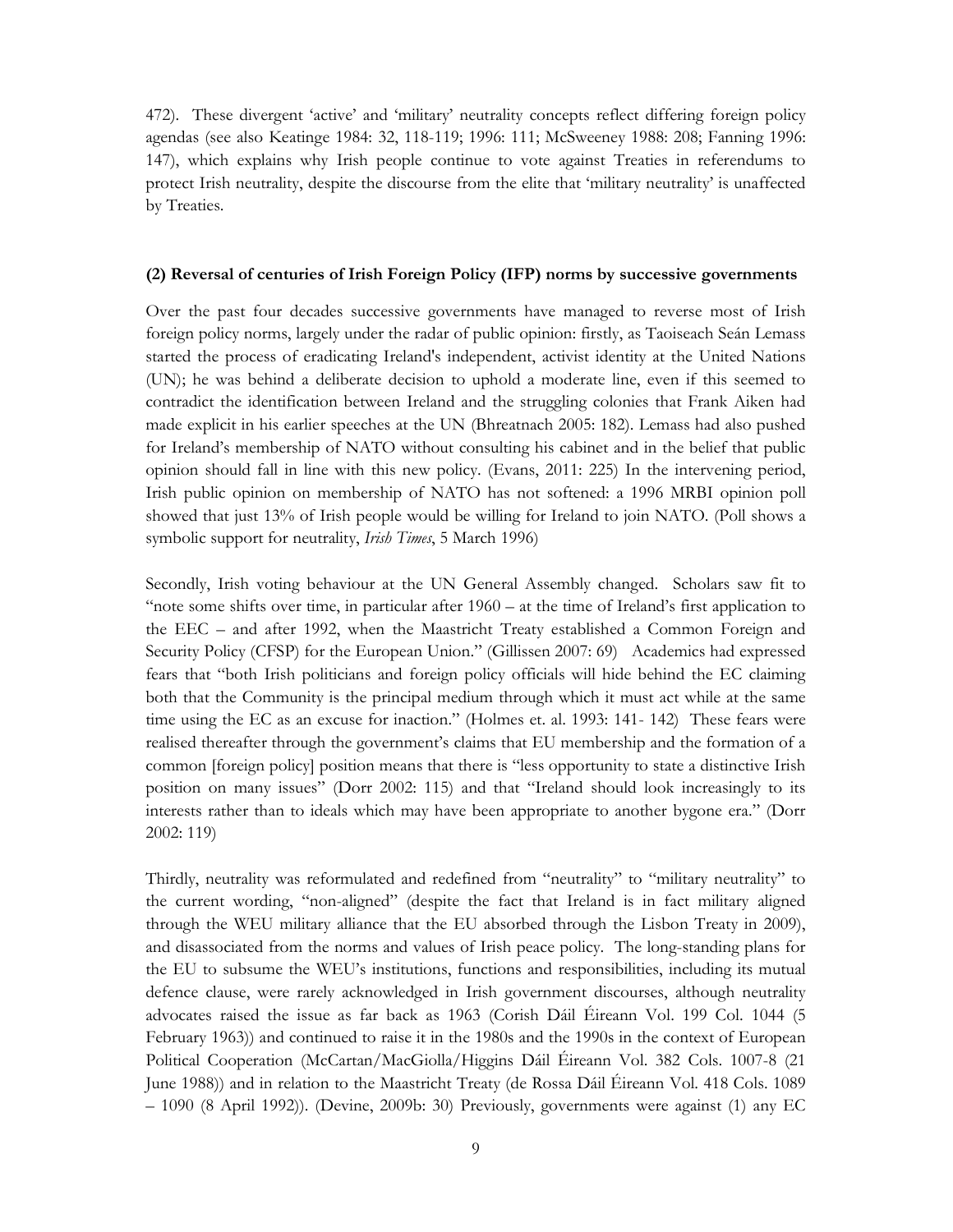role in military affairs and security and defence policy: (Collins Dáil Éireann Vol. 359: Col. 1994); (2) the merger of the WEU with the EU; and (3) signing up to the WEU's mutual defence clause or any version of a collective defence commitment (Dáil Éireann Vol. 359: Col. 1977-1978), but by the early 2000s, the government had reversed all three positions. These reversals were undertaken, not because these changes are beneficial to Ireland's foreign policy goals or because PfP-linked NATO 'peace support' or WEU Petersberg Task 'crisis management' operations are more legitimate or effective but because of, (to quote the then Taoiseach Bertie Ahern), a need to accept "organisational realities in Europe" and "the settled preference of all our partners to work mainly with and through existing structures in developing the common European foreign and security policy" (Dáil Éireann Vol. 479: Col. 654), i.e. WEU and NATO.

Finally, despite the United Nations perspective in the Brahimi Report that "the growth in European regional peacekeeping initiatives further depletes the pool of well-trained and wellequipped military contingents from developed countries to serve in United Nations-led operations" (2000: 18), the then Taoiseach Bertie Ahern stated in 1999 that "Over the next decade, the emphasis will be on co-operation in the EU on the Petersberg Tasks" (Dáil Éireann, Vol. 506 Col. 837, 22 June 1999) and in pursuing this objective, the government was more concerned with constructing the EU as a global actor, seen through its claim that Ireland should participate in ESDP missions to "signal the strength of the EU's capability to undertake a robust and large-scale mission." (Ireland, 2004) Academics proffer that the Irish government has been "neither honest nor realistic" in executing "a clear move away from traditional UN operations in favour of the post Cold War model of 'tendered out' or delegated peace support operations." (Murphy, 2002: 33)

#### (3) The European Union (EU)'s Common Security and Defence Policy (CSDP)

In October 2002, the European Commission identified a new priority as an information topic for dissemination, "the role of the European Union in the world" (2002: 13). In 2007, the EU started to seriously engage in external public diplomacy, using the 50-anniversary "to launch a huge public diplomacy exercise across the world." (European Commission, 2007: 13) The EU's CSDP main objective is enhancing the EU's image as a global actor. As Alyson Bailes said, regarding the genesis of the ESDP in 1999, "no one talked much at the time about doing something for the 'good of the world'. A lot of people were thinking about the good of *Europe*". (2008: 1) The ESDP/CSDP is driven by France's desire to create a "Europe Puissance" or European Superpower against the 'hyper puissance' of the United States of America (USA) in the context of a perceived "unipolar world" created by the end of the Cold War. One of the reasons for the lack of a common foreign policy at the EU level and the slower development of an EU military force capable of rivalling US capabilities is the United Kingdom (UK)'s traditional respect for the 'special relationship' with USA and desire to maintain NATO priority over and above the European Union military alliance created by the WEU-EU merger set in train in 1999 and finalised in 2009. Nonetheless, in 1999, the UK Prime Minister (1997-2007) Tony Blair clearly viewed C/ESDP as providing the UK with a key strategic role. Blair outlined his vision that Britain "have a new role…not as a superpower but as a pivotal power, as a power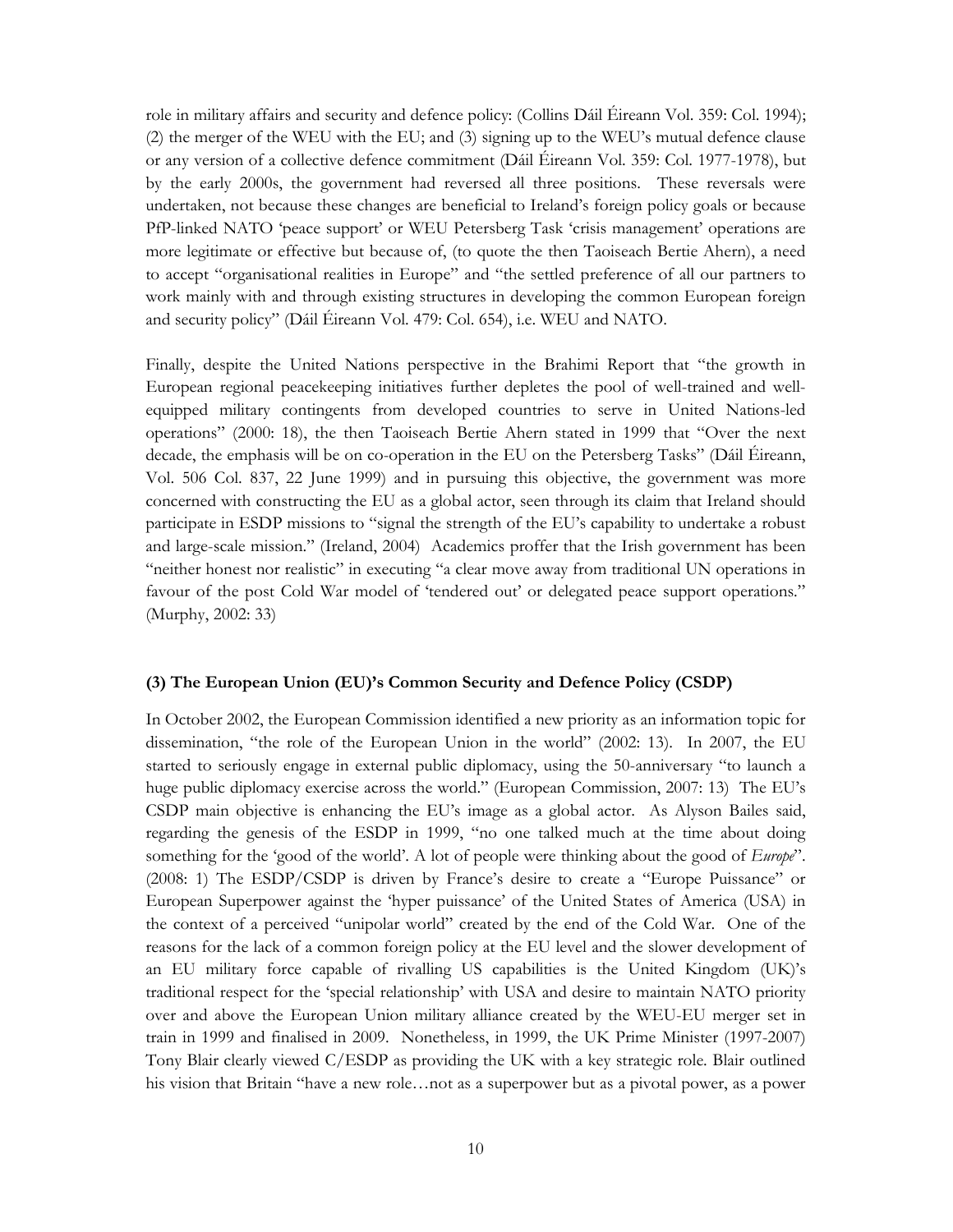that is at the crux of the alliances and international politics which shape the world and its future." (22 November 1999)

In 1999, the then French Foreign Minister (1997-2002) Hubert Védrine articulated his assumption that all European peoples want the EU to become a superpower and desire to ensure the EU CSDP projects Europe as a balancing 'pole':

A supposer que les Européens veuillent vraiment ensemble devenir une "puissance" -ce à quoi la France s'emploie…Cette interrogation est sous-jacente à toute la question de la politique étrangère européenne commune et de la défense européenne. Pour la France, elle revêt une importance particulière puisque le monde multipolaire qu'elle appelle de ses vœux ne se conçoit pas sans un pôle européen fort,

roughly translates as,

Assuming that all the Europeans really want to become a "power" – this is what France is devoting herself to achieve...... This question underlies the whole question of common European foreign policy and European defense. For France, it is of particular importance since the multipolar world that it calls for is inconceivable without a strong European pole. (Védrine, 1999: 815)

This motive is important as a driver behind the creation of the new Common Security and Defence Policy (CSDP) contained in the Lisbon Treaty. As Major and Mölling explain, "France consistently pushes for the improvement of EU capabilities, in order to raise the EU's profile to a power independent from the US...it is about developing the EU into a strong regional power, thereby assuring a multi-polar world order" (2007: 7)

The same authors also note, "While it buttresses the EU's global capacity to act, ESDP also offered France the opportunity to follow its national policy goals. The operations e.g. in DR Congo and Macedonia were mainly modelled on French ideas." (2007: 7) In an analysis of the motives of the EU in undertaking missions in Africa, specifically, whether for the purposes of power projection to achieve global player status or for normative motives of conflict resolution, the evidence stacked up in favour of the former, with the latter relegated to second order motivations. (Olsen, 2009) Gorm Olsen found that the primary motives for Artemis in 2003 (consisting of a contingent of 2000 troops with France as the framework nation, sent to end the humanitarian crisis in Ituri and facilitate a national negotiated settlement until a UN force could take over) were (a) an attempt to prove that ESDP was viable in the aftermath of the internal division of EU members-states over the invasion of Iraq and (b) to show that France was a military power separate from NATO and (c) to portray the UK as being interested in ESDP. The 2006 operation in the Congo (in support of the UN Mission (MONUC) to protect the airport at Kinshasa and civilians during the election process) was primarily motivated by the EU's desire to bolster the credibility of the ESDP after the rejection of the Constitution in referendums in France and the Netherlands, to demonstrate Franco-German cohesion, and to serve as 'a political testing ground for the EU to design forms of intervention' – 'the actual situation on the ground in the DRC is only a secondary factor'. For some member-states, the operation was due to second order concerns for the general humanitarian situation in the country. The motives for the mission in Chad in 2008 were to portray the EU as an ethical power in relation to Darfur and as an independent international conflict manager, behind concerns for the humanitarian situation. French NGOs expressed concern that there was a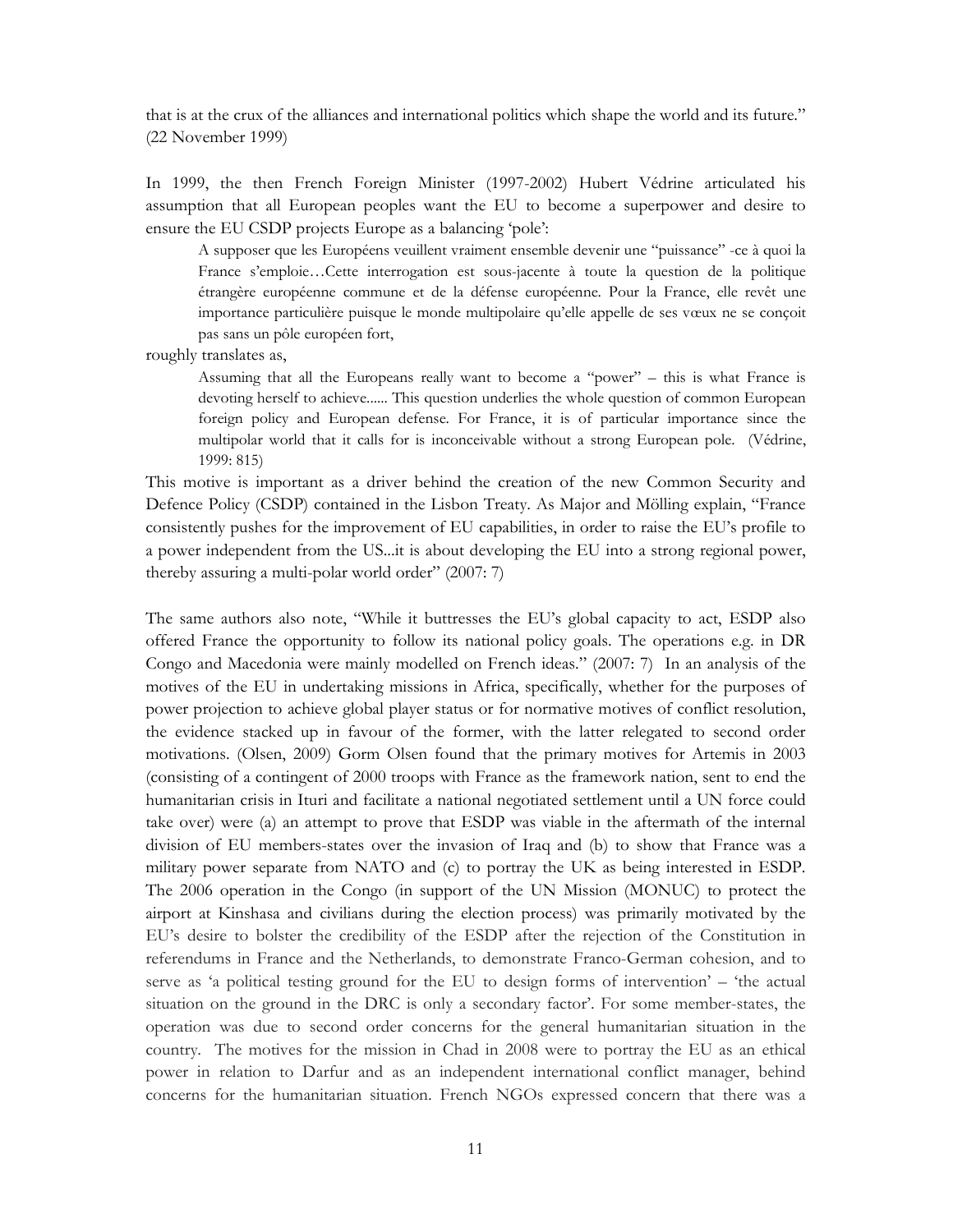hidden political agenda because France has stationed at least 3,000 troops in Chad to buttress the pro-French government installed since the 1980s. An explanatory European Parliament memorandum noted "What makes the situation particularly delicate is that EUFOR Tchad/RCA will have to demonstrate its neutrality vis-à-vis the French troops present on the ground and avoid getting drawn into and becoming a pawn in the inter-African political infighting." (Rouquet and Acikgöz 2008: pt 13) Research evaluating aid allocation to Middle Eastern and North African governments by both France and the USA also found that strategic concerns are highly relevant, whereas civil and political rights only matter in places of no strategic value, with the USA more considerate of civil and political liberties than France, the main force behind the EU's ESDP. (Pellicer and Wegner, 2009)

Neutral states have traditionally resisted power politics and high intensity military operations, to the extent of questioning the motivations behind interventions in the Middle East, Africa and Asia by larger powers during the Cold War era. It is supposed that in the post-Cold War era, "the end of purely alliance-driven policies left more space for an altruistic or value-driven foreign policy" (Pellicer and Wegner, 2009: 109). Ireland's attributes as a neutral, postcolonial state with no history of interference and exploitation in other states makes her a good peacekeeper and potentially a provider of good offices in conflict resolution; however, uncritical involvement in interests-oriented CSDP robust military interventions in Europe's near abroad will reduce Ireland's standing and defeat ethical foreign policy goals.

#### (4) Salient global problems

The Irish Foreign Policy Review Document contends that "The international community is confronted with a growing range of complex and inter-linked global issues which require concerted international action. How can Ireland contribute to international efforts to address such challenges?" (Ireland, 2014: 7) In fact, the most pressing global issues have not changed all that much over the past century, merely the actors involved and their resources have morphed over time, as have the means to respond. Éamon de Valera addressed the League of Nations on 26 September 1932 in his capacity as Acting President of the Assembly. He identified mass unemployment and the hundreds of millions facing starvation as "the fundamental problem of our day", requiring an approach infused solely by the duty to plan for the well-being of "the plain ordinary human beings in every country who feel and think and suffer" and specifically mentioned that the approach must be untainted by "special interests". He argued that international trade is insufficient to deal with the problem; rather "the whole basis of production, distribution, finance, and credit requires complete overhauling". (No. 127 NAI DFA 26/31, emphasis added) Eighty-one years later, the current President of Ireland, Mr. Michael D. Higgins echoed not only much the same problems, "the great global challenges of our day – hunger, poverty, human rights, climate justice", but also the same solutions: "We need new substantive pluralist political economic models and an emancipatory discourse to deliver them", articulating the fear that, "instead of being citizens we would be reduced to the status of mere consumers; pawns in a speculative chess board of fiscal moves in a game" (Address to European Parliament, 17 April 2013). The difference between de Valera's era and President Higgins' era is that greater numbers of people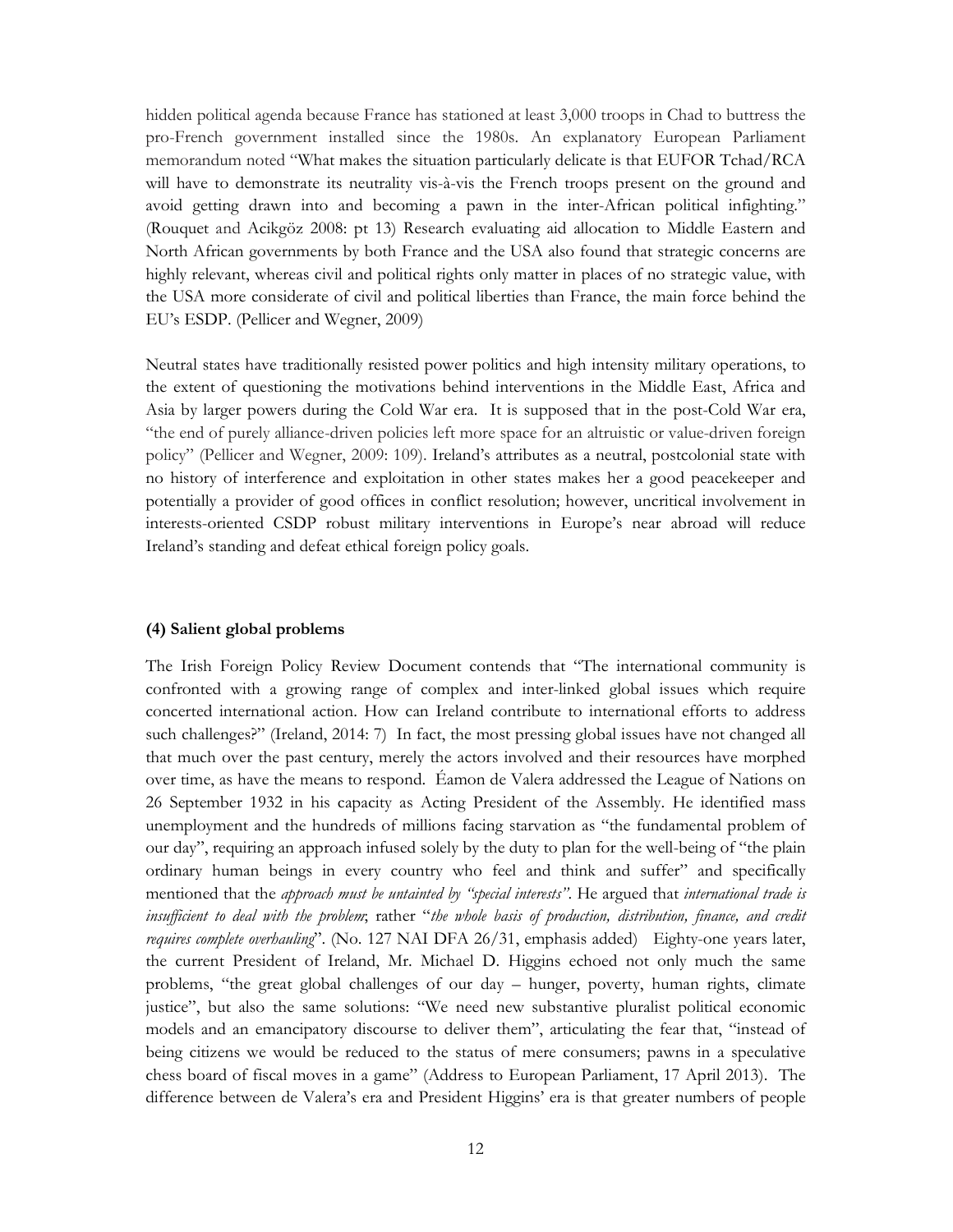are now affected by these global issues, whilst the factors underlying these problems have intensified.

Cynthia Enloe, a renowned feminist IR scholar, identified fundamental changes occurring in international politics in the 1980s, citing the US's lack of status and resources to continue to act as the world's policeman, despite attempts by successive leaders; European integration going beyond economic to the political sphere; the USSR subordinating military demands to economic needs; the Third World becoming more internally unequal; the increasing globalisation of capital, drugs and AIDS; debt stubbornly spiralling; and governments persisting in sharing coercive formulas for suppressing dissidents in the name of national security (Enloe, 1989: 200)

All of these trends have intensified thirty years on: Emmanuel Saez has plotted the growth of income and wealth inequality (Saez, 2013); Sarkees and others point to the persistence of conflict, violence and war, whilst the *Journal of Peace Research* article published in 2013 on 'Data and progress in peace and conflict research' found increases in civil and intra-state wars (Sarkees, Wayman and Singer, 2003: 53, 58; Gleditsch, Metternich and Ruggeri, 2013: 4); SIPRI has plotted the increase in global arms trade (i.e. over the period since 2002, arms sales by the Top 100 Arms TNCs have increased by 51 per cent in real terms: SIPRI, 2011, 2013), partly enabled by links between the military industrial complex with [corrupt] government - my own research cites examples of the Helmut Kohl-led German government taking bribes from many sources including arms dealers over a 25 year period, whilst the current German Chancellor Angela Merkel was then party secretary, and the current German Finance minister Wolfgang Schauble was found to have personally taken DM 100,000 from an arms dealer - to the more recent Ferrostaal scandal (Devine, 2013: 403; Ferrostaal, 2011); Mintz and Swartz identified structural hegemony in the continued consolidation of intercorporate power and networks in the mid-1980s (1985: xii), another dynamic which has intensified: the work of Vitali and others on The Network of Global Corporate Control published in 2011 finds evidence of a corporate and financial elite "super-entity" in control of governments, economies and the media (147 TNCs control of 4/10 of TNC wealth globally (Vitali, Glatterfelder and Battiston, 2011: 4); the Business Insider identifies six companies that control the US media in 2011 compared with 90 in 1983 (Business Insider, 2012)). Societies are still contending with the largely ignored political consequences of interpersonal and intrasocietal coercion and non-fatal use of force (see the World Health Organisation report by Krug et al., 2002), including government repression in modern democracies (Regan and Henderson, 2002). Academics posed the question "Are Democracies Internally Less Violent": Regan and Gartner's (1996) thesis is that democracies and autocracies are equally as likely to repress their citizens – the extent of repression is merely correlated with the government/leader's perception of the credibility and magnitude of the threat posed to the regime. Finally, the current era's escalating environmental challenges outlined in the Intergovernmental Panel on Climate Change Report (IPCC 5<sup>th</sup> Assessment Report (AR5), 2013) show no signs of significant improvement. These are the most pressing issues that Irish foreign policy should address.

Colonization used to be associated with the occupation of a foreign land, with its being brought under cultivation, with the settlement of colonists. Nowadays, colonization is considered as the expansionary act of imposing political sovereignty over foreign territory and people. (Dietler,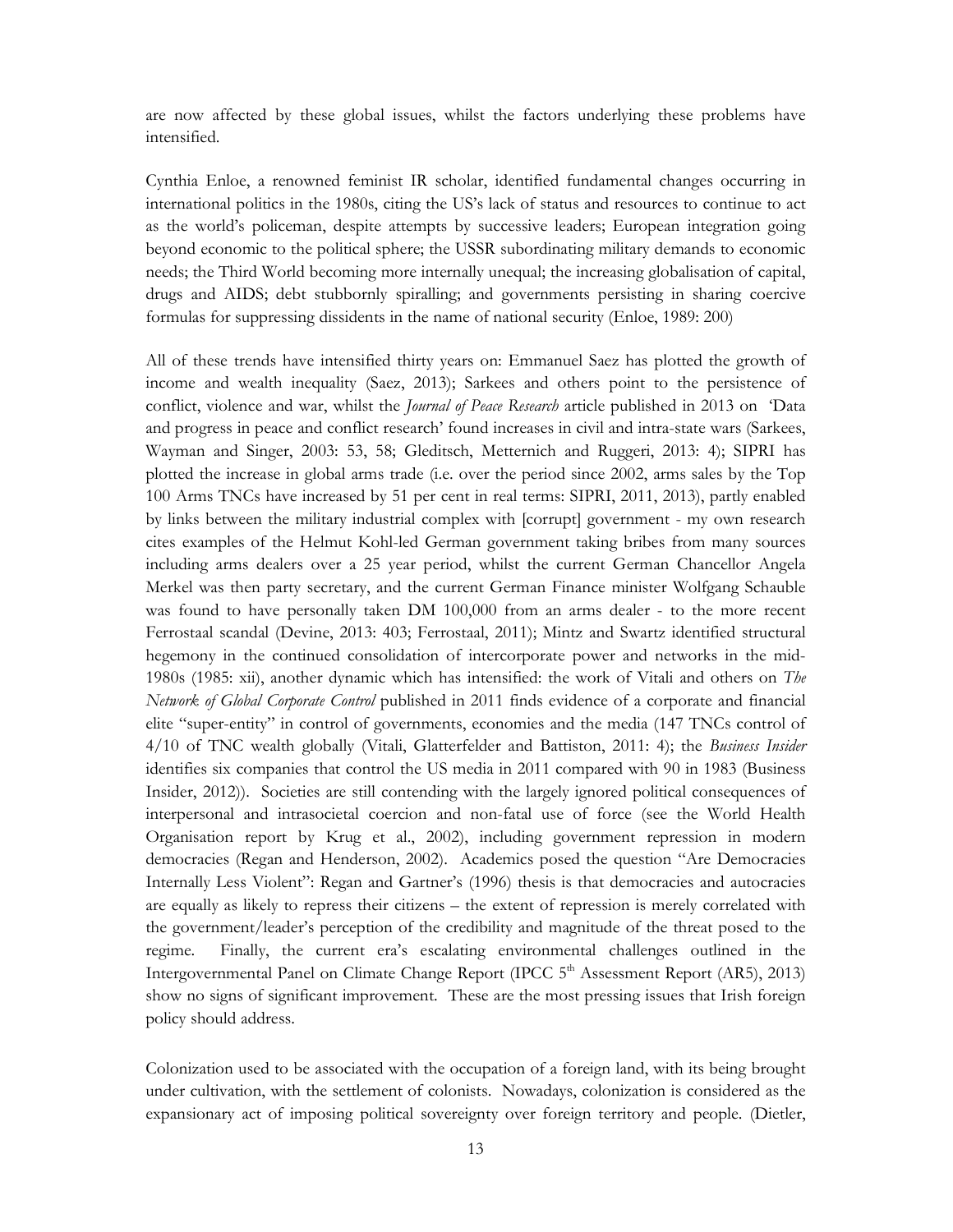2010) According to Osterhammel's definition, imperialism differs from colonialism largely as a matter of scale: it is "the concept that comprises all forces and activities contributing to the construction and maintenance of transcolonial empires". For Enseng Ho, colonialism consists of "the occupation of territory by foreign settlers, soldiers or administrators," and it involves the notions of possession and property. Imperialism is a different form of domination in that it is a relationship of influence rather than possession. It is the projection of power across space, including the boundaries of nominally sovereign states, by a variety of means, such as economic penetration or manipulation, clientship, political alliances, and intimidating performances of military muscle. In the past fifty years, a shift from state-led colonization to a corporate-political elite-driven colonization of peoples has occurred, whether entire nations or sub-classes within nations are subjugated, with new means available to achieve different forms of colonisation, including the use of EU as a legal and administrative vehicle.

In Ireland, we are suffering the consequences of an escalating form of subjugation: the  $\epsilon$ 400bn bank guarantee in 2008 followed by the transfer of private corporate debt in banks across Europe and the US to the Irish state and people in a move that failed to separate banking debt from sovereign debt, whilst the imposition of a €85bn loan to service this debt has "indentured citizens to bail out risk-taking investors" (Higgins, 2013). The network of elites who orchestrated this act of re-colonization stretches back and forth across the Atlantic and is comprised of both TNC and state figures. There is seemingly little difference between colonizations of old and new: both are equally rife with corruption and injustice. A central goal of Irish Foreign Policy strategy must involve robust and effective resistance by Ireland, preferably in a coterie of other targeted small states, to becoming neo-colonial pawns in the power politics games of the large states in the system. Irish Foreign Policy must fight to reverse the legacy of colonialism, whether state or corporate, and its effects on poverty, development, democracy and global justice. Campaigns like *Drop the Debt* and proposals for a Tobin Tax do not go far enough: a colonization legacy tax (CLT) directed at states and corporations could attempt to account for and quantify the long-term impact of colonization, and re-distribute funds into local and national community development projects. This type of radical approach must be complemented by work on eliminating discrimination internally, whether on the basis of gender, social disadvantage, or other categories of pervasive minorities.

### (5) The Politics of Discourses on Irish Foreign Policy and EU CSDP

Imperialism is usefully defined as an ideology or set of discourse that motivates and legitimizes practices of expansionary domination by one society over another, whether those practices are through military conquest or economic or fiscal dependency. Corporate and political elite harnessing the media and promotion of propaganda is a method of sustaining imperialism and reducing resistance to modern day colonization strategies. The production of discourses aimed at undermining public foreign policy values and obscuring CSDP developments is an important point to address in this submission.

The methods involve funding think-tanks, and the production of non-peer-reviewed, pseudo- 'academic' publications disseminated in Ireland and abroad. Governments set up 'secondary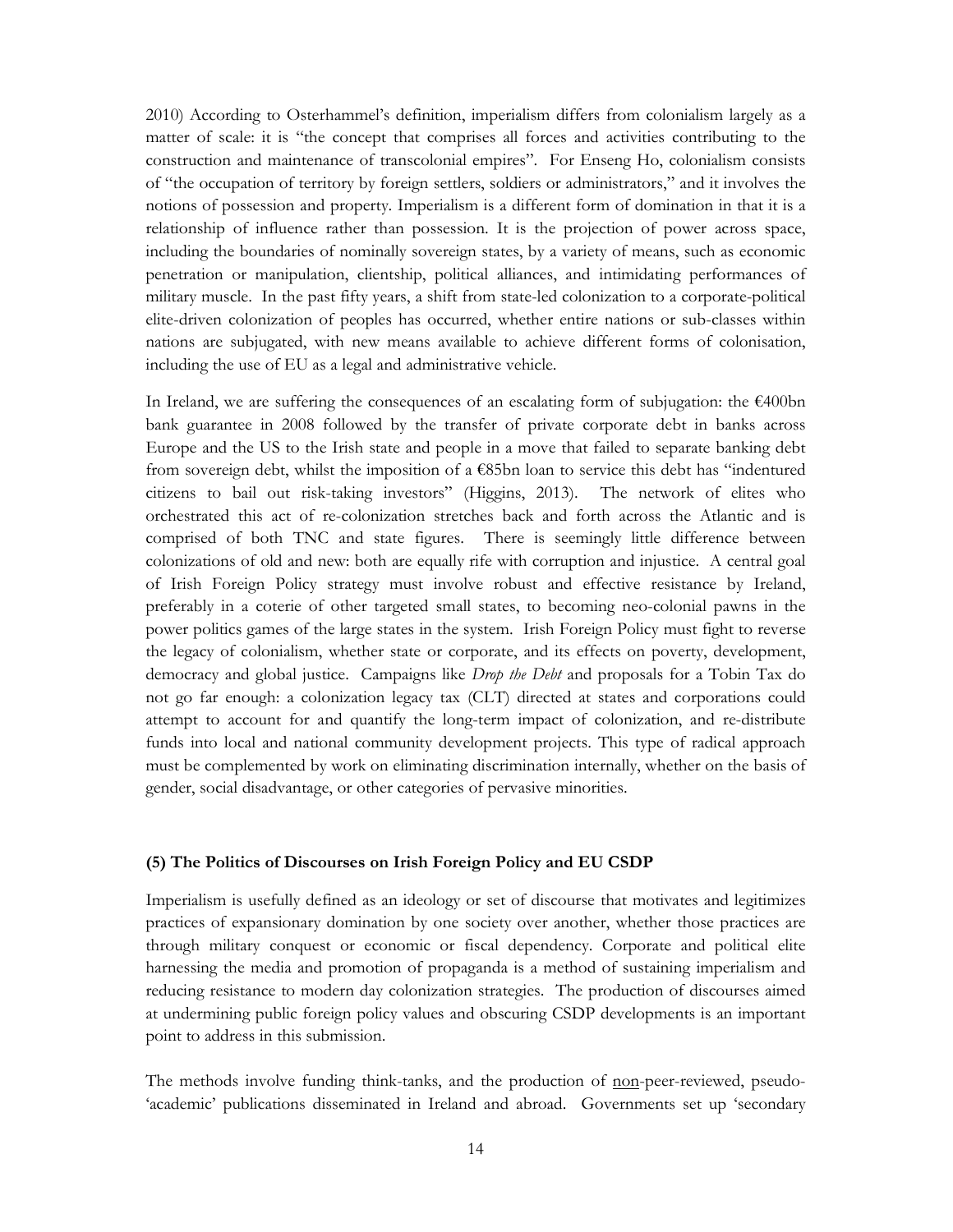diplomacy' responses using former Ministers, Taoisigh and retired diplomats to obscure debate and suppress information, rather than be seen to respond directly. My own research found that politicians and journalists have serviced this goal by repeating the same set of 'unneutral Ireland' discourses through print media and non-peer-reviewed publications. (Devine, 2006) The EU spends an estimated  $E2.4$  billion on internal and external EU information campaigns annually, "more than Coca Cola spends on advertising each year – worldwide" (Mullally, 2008: 7). The objective of "Jean Monnet" funding (worth EUR 34.5 million in 2014 (European Union, 2013: 17)) is understood in practice to encourage "associations of professors and researchers to communicate, teach and promote the European Integration Process" (University of Cyprus, 2007, emphasis added) - as NATO puts it, "at other times, policy issues are better communicated by third parties, such as think tanks and academics, than through official statements" (Babst, 2009: 6). References have been made over the years in Dáil Éireann (e.g. Vol. 489 Cols. 36-37, 25 March 1998) to the strategic cooperation between political parties, and the particular agenda and lack of objectivity of agents based in the Institute of [International and] European Affairs as factors creating hegemonic CSDP discourses. These strategies significantly undermine the basic public information element of human security and democracy, as forces coalesce to dominate discourses on Irish foreign policy and the EU CSDP in the media and social networking fora, especially during referendums in Ireland on European Union treaties.

Governments engage in such heinous activities directly, also: for example, a leaked memo of a British diplomat's report to London outlined aspects of the Irish government's strategy to secure a 'yes' vote in the Lisbon Treaty referendum, which included running a campaign whereby "the aim is to focus the campaign on overall benefits of the EU, rather than on the Treaty itself" , coupled with a propaganda campaign to convince the Irish people that out of gratitude to the EU for the receipt of structural funds, they should 'owe' the EU a "yes" vote in EU treaty referendums. Languishing in a zone of meaningful silence, is the fact that Ireland is the second biggest indirect net contributor to the EU after Germany, having contributed over 40 million tonnes of fish extracted from Irish waters (the second most important in terms of Europe's edible fish stocks), worth an estimated  $\epsilon$ 200 billion. A key strategy of Irish Foreign Policy should be to bring to light the facts of Ireland's EU membership in a fresh, more reality-focused perspective - as a former Taoiseach pointed out in 1996:

Although European Union membership has been of great benefit to us, it has also been of benefit to others, and has costs as well as benefits. We are prone to be somewhat naive about this..... We opened up our markets and had to allow other countries more generous access to our fish stocks than we have ourselves. These are items on both sides of the balance sheet. If we are to be realistic, we should not labour under the idea that we have some special debt or obligation to our partners or that we have been the beneficiary of positive discrimination. We have not. (Ahern, Dáil Éireann Vol. 463 Col. 1317, 28 March 1996)

The real balance sheet shows that the EU has a net benefit in excess of  $\epsilon$ 140bn derived from the island-nation resources of the Irish people and state. (Devine, 2012)

The Irish government also colluded with the European Commission to ensure it would tone down or delay any announcements that might damage the Lisbon 'Yes' campaign, including the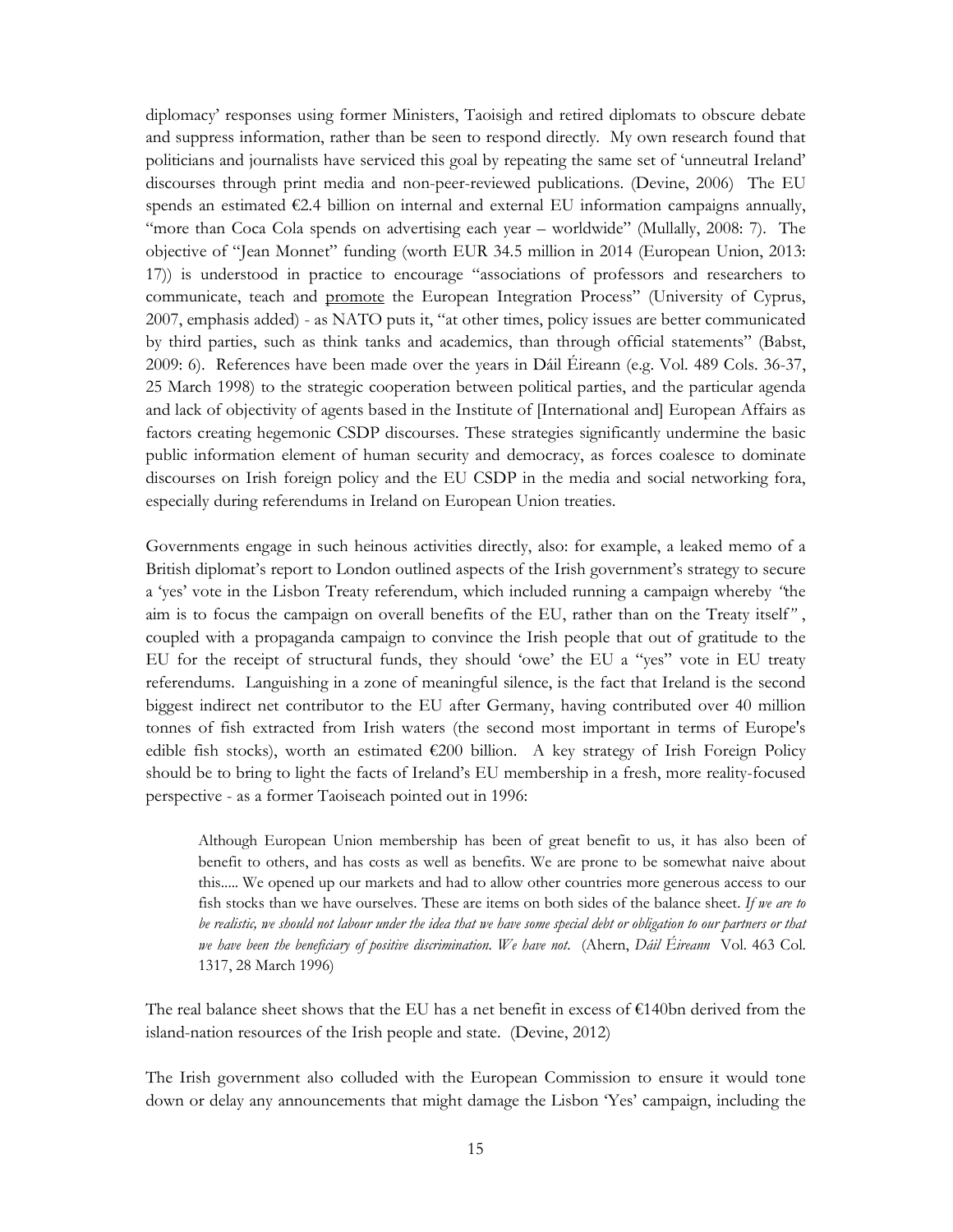implementation of provisions on defence (*Irish Daily Mail*, 14 April 2008). The Government also sought to suppress the fact of the end of Ireland's neutrality in the context of the ratification of the Lisbon Treaty provisions finalising the core elements of the EU military alliance through the WEU-EU merger and the EU's adoption of the WEU's mutual defence clause. This fact, openly touted in European think-tank associates' discourses - "the EU is now a military as well as a political and economic alliance. A new government needs to explain why this is a good thing..." (Burke, 2011: 205) – was risibly and incredulously described as "startling" by 'analyst' members of the think-tank network (Patrick Keatinge, Peadar Ó Broin and Ben Tonra of the Institute for International and European Affairs in Dublin), seemingly intent on obscuring this basic fact for political purposes during the Lisbon Treaty referendum campaign (see *Irish Times*, 'Protecting neutrality in a militarised EU' 27<sup>th</sup> November 2008; 'Lisbon 'alliance' is a step too far' 24<sup>th</sup> December 2008).

#### Human Security: accounting for the factors of education and information

The latest Council Conclusions on CSDP (2013: 3) claim to recognise "that coherence between security and development, taking into account human rights and *human security*, both at a policy and an operational level, is a process that requires short-term improvements and longer term action" (emphasis added). The Irish Foreign Policy Review Document does not reference the framework of human security. The idea of human security is an attempt to conceptualize the changing nature of security. It recognizes that "the security of one person, one community, one nation rests on the decisions of many others - sometimes fortuitously, sometimes precariously", and that "policies and institutions must find new ways to protect individuals and communities" (Commission on Human Security (CHS), 2003: 2-4). The Commission on Human Security uses a broad definition: "to protect the vital core of all human lives in ways that enhance human freedoms and human fulfilment". In the Commission's report, Amartya Sen conceptualizes human security as narrower than either human development or human rights: "the insecurities that threaten human survival or the safety of life, or imperil the natural dignity of men and women, or expose human beings to the uncertainty of disease and pestilence, or subject vulnerable people to abrupt penury." (CHS, 2003: 8-9)

Thus, human security also focuses on "sudden economic downturns, natural disasters and the social impact of crises" (CHS, 2003: 2) The shocking rise in unemployment from 4.8% in December 2007 when the Lisbon Treaty was signed by the Irish Government, to 14.4% some four years later in December 2011, occurred despite the clearly untruthful claim made by the Irish government, Department of Foreign Affairs, political parties, employer bodies, the Referendum Commission and European Commission-funded ad-hoc campaign groups like "Ireland for Europe" that the Lisbon Treaty was about jobs and economic recovery in Ireland. This collective group spend an estimated  $\epsilon$ 10,206,000 (against just  $\epsilon$ 780,000 by the 'no' side) in the second Lisbon Treaty referendum campaign claiming "my job depends on Europe", "It's simple, I'm safer in Europe", "yes to jobs, yes to Europe", "yes to recovery, yes to Europe", "ruin or recovery, vote 'yes'". The same threats continued to be levelled at the Irish people in a following referendum on the Treaty on Stability, Coordination and Governance in the European Union, seemingly to force the Irish people into voting 'yes', as politicians claimed that the Treaty is linked to economic recovery and jobs (Creighton, Morning Ireland, RTE Radio, 29/02/12). Under the EU-ECB-IMF bailout programme, Ireland has experienced (1) increased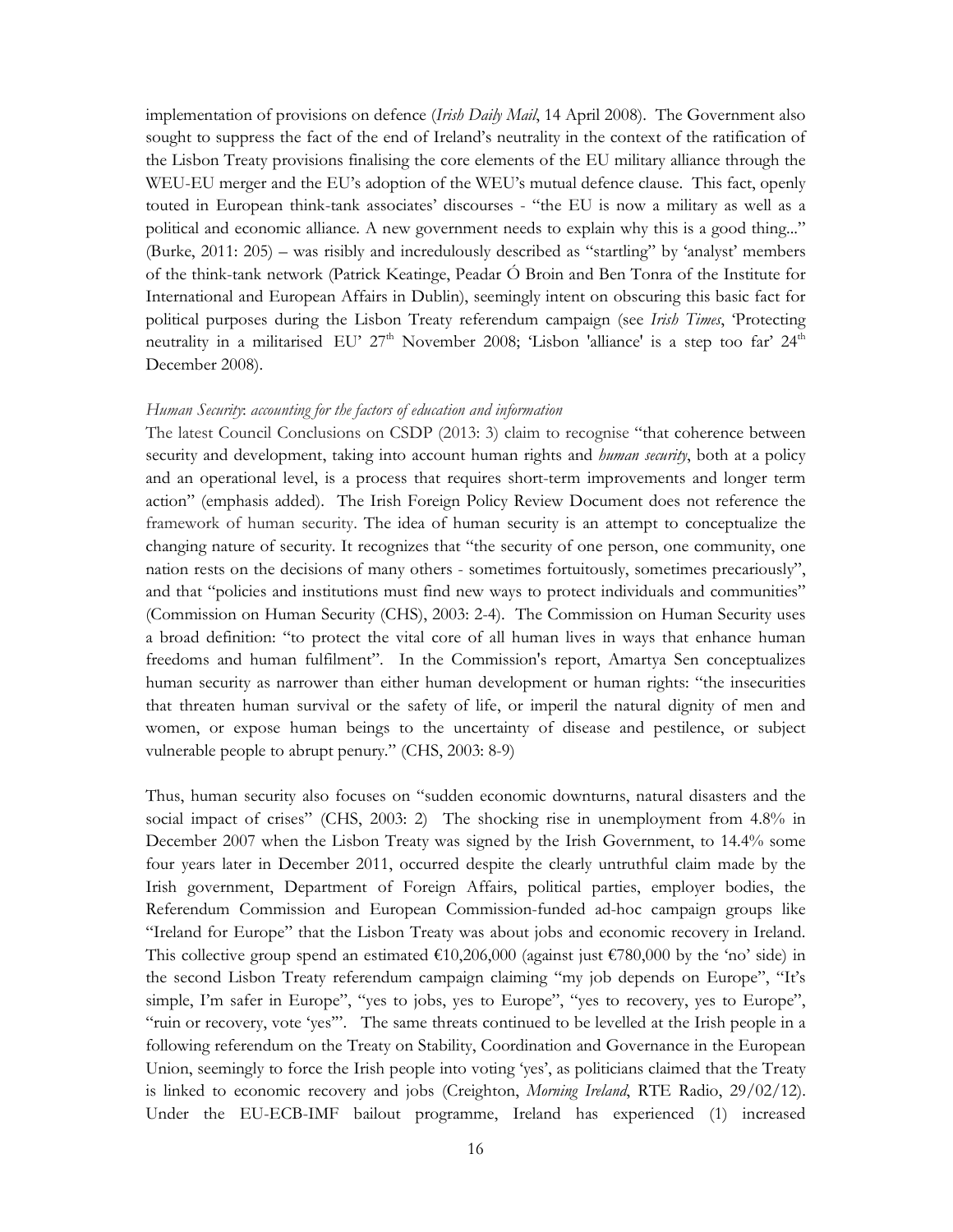unemployment, (2) double the rate of emigration (Emigration rate jumps by nearly half, *Irish* Times 16 September 2011) and (3) the highest suicide rate in the history of the state (Suicide rate at all-time high says Minister, (Irish Times 8 April 2011).

The UN Commission on Human Security posits that "Basic Education and public information that provide knowledge... are particularly important for human security... to enable people to exercise their rights and fulfil their responsibility". Despite protestations from students and staff alike, the last remaining module on Irish Foreign Policy taught at the third level of education in Ireland has been axed, resulting in the situation that no university in Ireland delivers a module on contemporary Irish Foreign Policy at either undergraduate or postgraduate level in the current academic year. One other university lists an undergraduate module on the politics of Irish foreign policy but does not deliver it; rather, a module on Ireland's 'adaptation' to EU membership is offered. Like Irish Foreign Policy itself, the academic subject is now confined to the annals of history. This is a national disgrace, a serious violation of academic freedom, and arguably, if not assuredly, part of a deliberate strategy to erase critical and independent teaching of this vital subject area concerned with national policy and identity.

Within the human security paradigm, 'empowerment' is as much a key component of human security as 'protection'. When governments collude with each other, and use a network of media, academic and think-tank based individuals to sediment their discourses, and in doing so, oppress individuals telling the truth of crucial foreign policy matters, they violate core principles of human security. Government suppression of information on the reality of EU treaties effectively disenfranchises the people of Ireland and prevents them from taking decisions in all areas of national policy in their own interests and in the interests of those in the wider community. Therefore, a crucial element of future Irish foreign policy must involve a cessation of Government suppression of information including the targeting, directly and indirectly, of those supplying information, so that treatment of Irish people during and after EU referendums is ethical, fair, and bears witness to the truth.

# **Conclusions**

Ireland's anti-Imperialists were determined to persuade other countries in the world "that this country is not, and will not be, automatically involved in war, merely because Britain is involved in war, that this diplomatic and military unity of the British Empire does not exist, and that we will prevent it existing" and sought the creation of an Irish Department of External Affairs to achieve this goal (Dáil Éireann, Vol. 14: Cols. 574-575). In the post-Cold War era, neutrality still embodies a globally-focussed perspective with a distinct anti-imperialist philosophy – qualities that are useful for successful conflict resolution. Neutrality also underpins the effective delivery of aid. It is argued that neutrality provides the possibility for neutral states to be norm entrepreneurs, highlighting neutrals' participation in peace-building measures as a niche practice, particularly in cases involving sovereignty-sensitive nations and in states having a history with a former colonial power. (Agius and Devine, 2009) For the mass public, neutrality is a first principle restraint on the war-making proclivities of the elite, and is particularly important for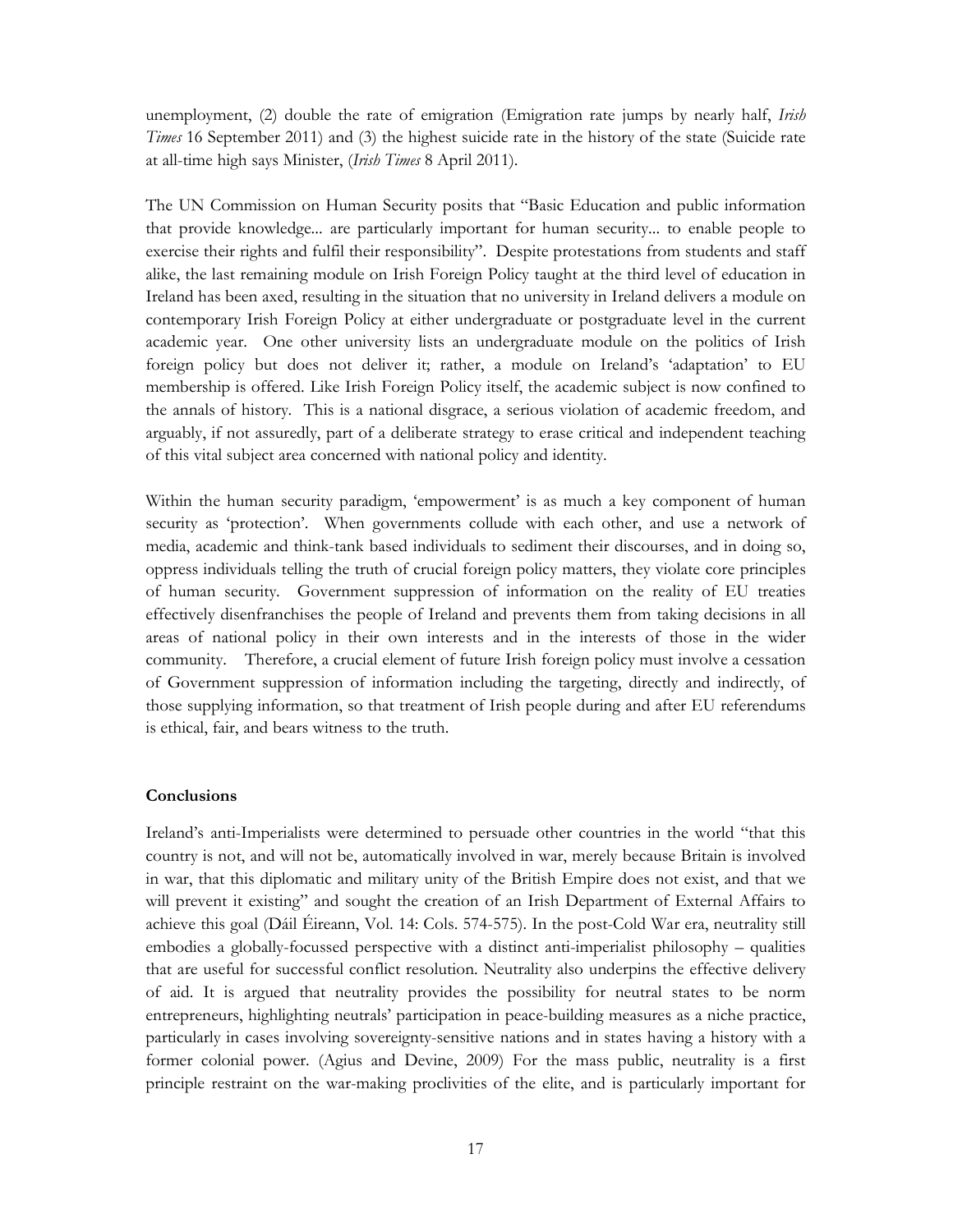people of a small postcolonial state who are intimately acquainted with the behaviours of imperialist, colonizing states and their legacies.

Marek Kohn distinguishes between "thin" and "thick" concepts of trust developed through association at the level of the individual: "thick" trust grows with repeated observations of competent performance of another's actions, which consistently meet accepted moral standards, or seeing that an individual is considerate towards others in general. "Thin" trust derives from reputations based on signals of appearance or demeanour, but ultimately requires some reference to experience of the other (2008:89). In a study of Trust in International Cooperation, Brian C. Rathbun juxtapositions trust with fear: "Just as generalized trust is based on an attribution about others' trustworthy character *rather than their interests*, fear is premised on a belief that others are dispositionally evil and intent on destruction and violence." (2012: 216, emphasis added) To return to my point made in the introduction of this submission, about promoting a positive image of Ireland as a first, not last, priority for the Review of Irish Foreign Policy: trust is a beneficial outcome of promoting a positive image abroad through concrete foreign policy positions and actions - at the level of the individual and at the international system – and why a positive image underpins all of the issues (including interests) referred to within Irish foreign policy.

To conclude this argument, I refer to Richard Ned Lebow's seminal book Why Nations Fight that identifies a shift in thinking concerning the nature of standing in world affairs. Status and recognition as a Great Power was accorded through military power in the past, but nowadays states can be more confident in seeking reputation and honour in different ways, and diverting resources that otherwise would go to security towards the achievement of "standing and status by alternative means". Lebow sees evidence of rewards for such behaviour: he cites a 2007 BBC poll showing a significant increase in the standing of countries associated with alternate visions of the international system. When people were asked what countries exerted a positive influence in the world, Canada and Japan topped the list at 54% (2010: 21). It is perhaps of no coincidence that the Canadian and Japanese governments have been long-standing advocates of Human Security. (Dóchas, 2007) Ireland has the history, the leadership legacy, the motivation, and the values necessary to achieve similar standing enjoyed by Canada and Japan among the peoples of the world; she has the chance to implement the "Nelson Mandela" of global foreign policy. Indeed, many years ago, the Labour Party itself had argued that neutrality espoused many foreign policy goals that could be pursued using EPC (an old form of EEC foreign policy cooperation) and the UN, if a government had the guts to do so (Dáil Éireann, Vol. 327: Col.1445-1446, emphasis added). Instead, the government has capitulated to vested interests, abandoned neutrality, and in that process, the norms of democracy. The betrayal of these values can be reversed. The government has the agency to purse this path, difficult though it may be. But it will not happen in the absence of public pressure.

#### In June 2000, Koffi Annan argued that

The public are determined to play a role and have a say in the decisions which affect them. And that new impetus, what I call the new diplomacy, the people power, which is putting energy and pressure behind governments and international organizations to be responsible, is going to be a very effective factor.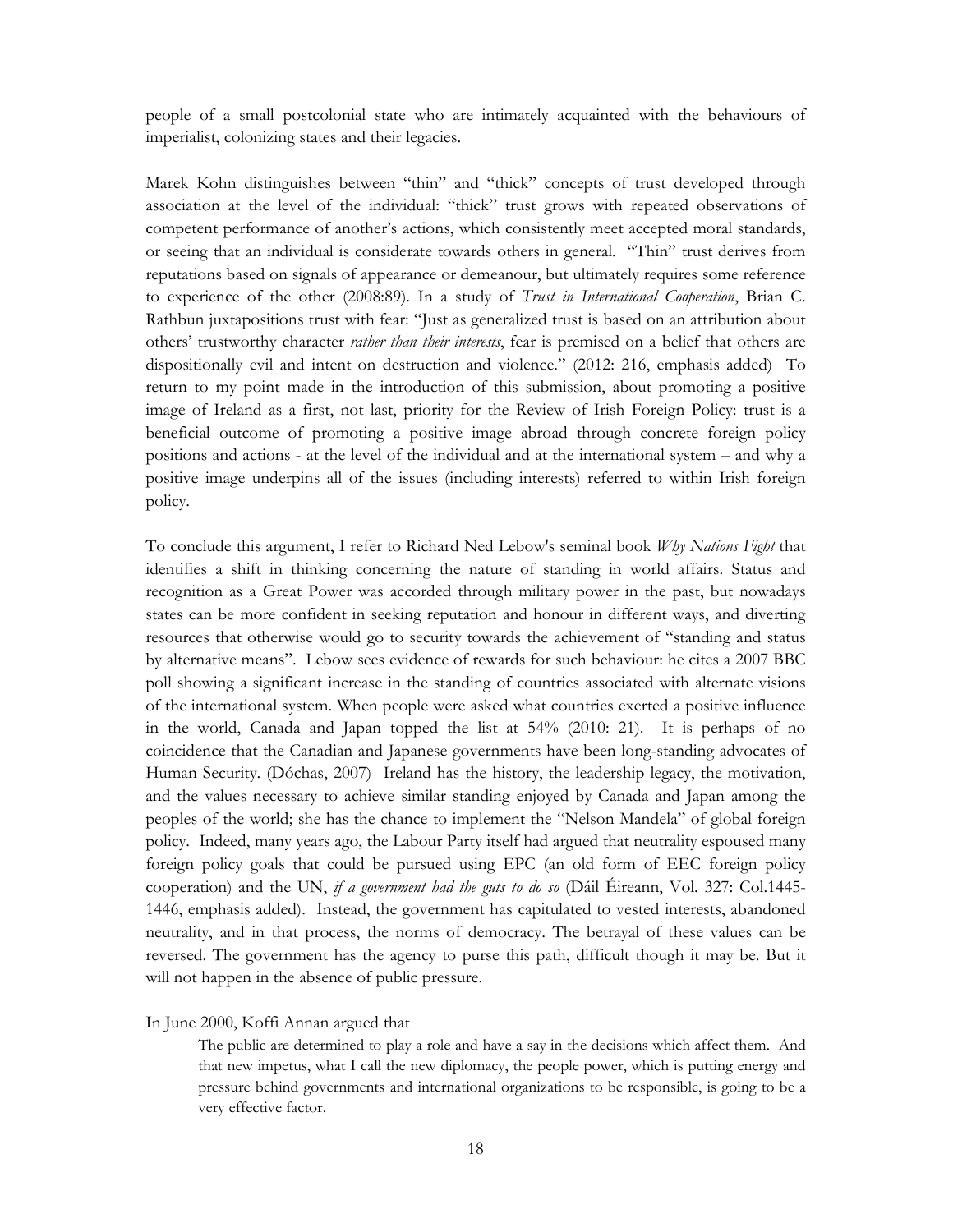Although the direction of the trends in global issues I outlined earlier is discouraging, there are other global trends that can support a positive (re)vision of Irish foreign policy. Data also shows increased numbers of international organizations (Milner in Milner and Moravcsik, 2009: 6), nonstate actors (Boli and Thomas 1997: 179), and NGOs (UIA, 2013) active in global politics, as well as the emergence and spread of new information technologies (internet users have increased five-fold in the ten years until 2010 (TechBlog, 2010), roughly doubling every five years to reach two and a half billion currently (TechBlog 2012; World Internet Stats, 2013)) which indicates that there are tools to harness mass support for an ethical, alternative foreign policy stance. It remains to be seen whether the Review of Ireland's Foreign Policy will seize the opportunity.

# Select Bibliography

Aggestam Lisbeth. 2006. What role for the EU in security and defence? British, French and German views of the ESDP, SIIA papers No. 1.

Annan, Kofi. 2000. UN Secretary General Off the Cuff Remarks. UN Secretary General Press Conference. Budapest. (30 June) Available at: Http://www.un.org/sg/cuffarch/sgcu0500.shtml.

Babst, Stephanie. 2009. Public Diplomacy – the Art of Engaging and Influencing, Speech by Dr. Stefanie Babst, NATO Deputy Assistant Secretary General for Public Diplomacy Strategy at the NATO PfP Symposium at NATO School in Oberammergau, Germany, 22 January. Available at: http://www.atlantic-

community.org/app/webroot/files/articlepdf/Babst\_Public\_Diplomacy.pdf

Bailes, Alyson J. K.. 2008. The EU and a 'better world': what role for the European Security and Defence Policy? International Affairs 84: 1.

Blair, Tony. 1999. *Shaping a pivotal role for Britain in the world*. Speech at the Lord Mayor's Banquet, Guildhall, London. November 22. Available at: http://webarchive.nationalarchives.gov.uk/20000420234217/http://www.fco.gov.uk:80/news/ speechtext.asp?3026

Boli, John and George M. Thomas. 1997. World Culture in the World Polity: A Century of International Non-Governmental Organization. American Sociological Review 62(2):171-190.

Bhreatnach, Aoife. 2005. A friend of the colonial powers? Frank Aiken, Ireland's United Nations alignment and decolonisation. In Kennedy, M. and D. McMahon (eds.), Obligations and Responsibilities: Ireland and the United Nations, 1955-2005. Dublin: Institute of Public Administration: 182–200.

Burke, Ed. 2011. Strategic, Coherent and Constructive: Three Pillars for a New Irish Foreign Policy. In Burke, Ed and Ronan Lyons (eds). Next Generation Ireland. Blackrock: Blackhall Publishing: 179-208.

Business Insider. 2012. These 6 Corporations Control 90% Of The Media In America (June 14) Available at: http://www.businessinsider.com/these-6-corporations-control-90-of-the-media-inamerica-2012-6

Commission on Human Security. 2003. Commission on Human Security Report Outline. United Nations Publications. May  $1^{st}$  Available at: http://www.unocha.org/humansecurity/chs/finalreport/Outlines/outline.pdf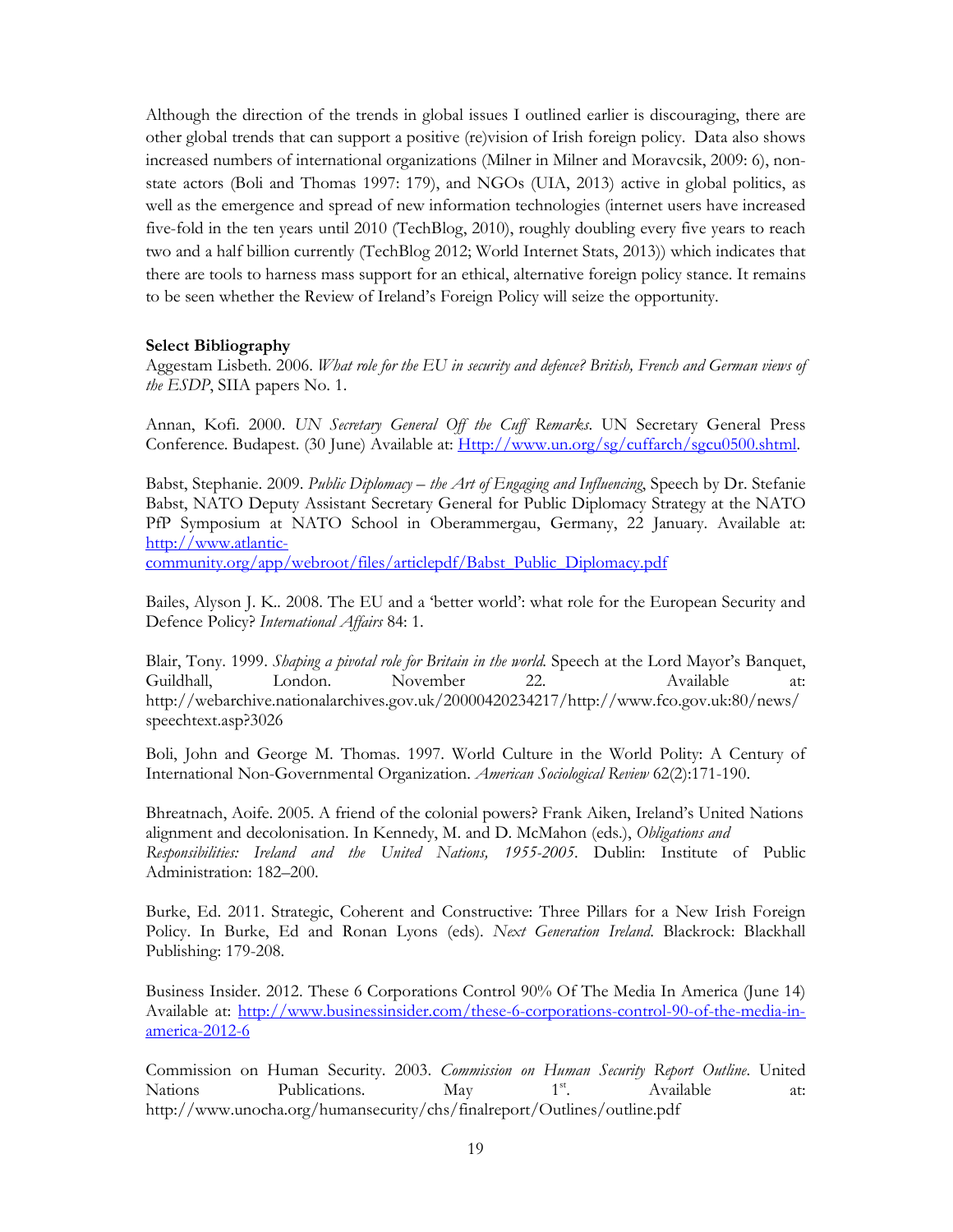Connolly, James. 1915. Conscription. Workers' Republic 27 November.

Connolly, James. 1916a. The German or The British Empire? Workers' Republic 18 March.

Connolly, James. 1916b. Last Statement. 9 May.

Council of the European Union. 2013. Conclusions on Common Security and Defence Policy. Brussels, 25 - 26 November. Available http://www.consilium.europa.eu/uedocs/cms\_data/docs/pressdata/EN/foraff/139719.pdf

Dáil Éireann. Debates: Available at: http://debates.oireachtas.ie/dail/

Devine, Karen. 2013. Values and Identities in Ireland's Peace Policy: four centuries of norm continuity and change. Swiss Political Science Review (Special Issue: Natural Born Peacemakers? Ideas and identities in foreign policies of small states in Western Europe) 19(3): 376-409.

Devine, Karen. 2012. Invited Presentation to the House of the Oireachtas Joint Committee on European Union Affairs: "Draft Treaty on Stability, Coordination and Governance in the Economic and Monetary Union". February 23<sup>rd</sup>. Available at: http://www.oireachtas.ie/parliament/media/committees/euaffairs/Karen-Devine.pdf

Devine, Karen. 2011. Neutrality and the Development of European Union Common Security and Defence Policy: Compatible or Competing? Cooperation and Conflict (Special Issue: Neutrality and 'Military Non-Alignment': Exploring Norms, Discourses and Practices) 46(3): 334-369.

Devine, Karen (with Christine Agius). 2011. 'Neutrality: a really dead concept?' A reprise. Cooperation and Conflict (Special Issue: Neutrality and 'Military Non-Alignment': Exploring Norms, Discourses and Practices) 46(3): 261-284.

Devine, Karen. 2010. Principles and motivations underpinning the development of the European Union's Security and Defence Policy: from treaties to practice. Paper delivered at Grand Rapids Community College Annual Peace Studies Conference, Grand Rapids, Michigan, September 27-29. Available at: http://www.youtube.com/watch?v=APKeyj6xKhs

Devine, Karen. 2009a. Irish Political Parties' Attitudes towards Neutrality and the Evolution of the EU's Foreign, Security and Defence Policies. *Irish Political Studies*, 24(4): 467 – 490.

Devine, Karen. 2009b. Irish neutrality and the Lisbon Treaty. Neutrality: Irish Experience, European Experience, Dublin: Irish School of Ecumenics, University of Dublin, Trinity College: pp30-33.

Devine, Karen. 2008a. Stretching the IR Theoretical Spectrum on Irish Neutrality: A Critical Social Constructivist Framework. International Political Science Review 29(4): 461 - 488.

Devine, Karen. 2008b. A Comparative Critique of Irish Neutrality in the 'Unneutral' discourse. Irish Studies In International Affairs, 19, pp73-97.

Devine, Karen M. 2006. The Myth of "the Myth of Irish Neutrality": Deconstructing Concepts of Irish Neutrality using International Relations Theories. Irish Studies in International Affairs 17:  $115 - 139.$ 

Dietler, Michael. 2010. Archaeologies of Colonialism. Berkeley: University of California.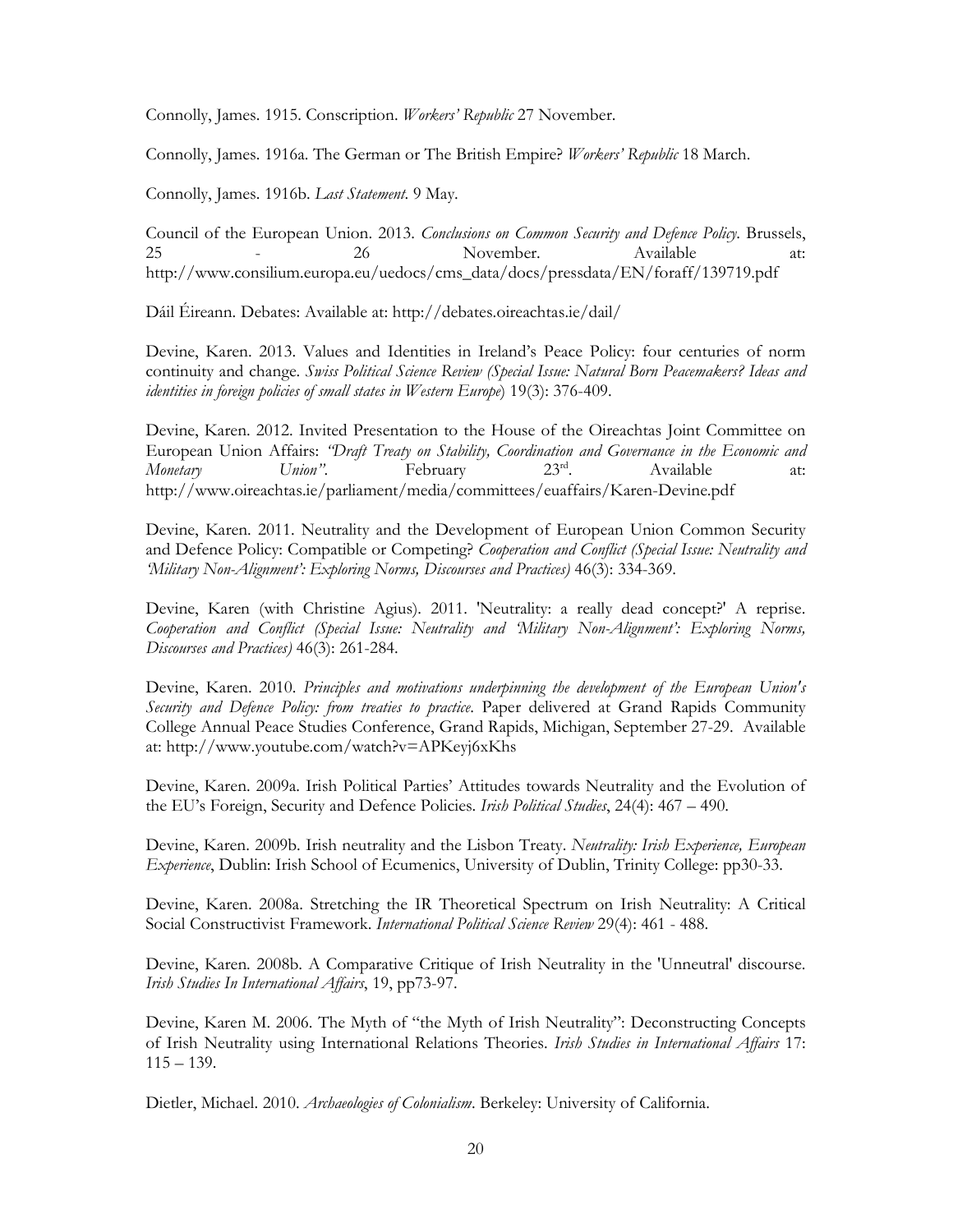Dóchas. 2007. What Happened To Human Security? A discussion document about Ireland, the EU and the Human Security concept (Draft One – April) Available at: http://www.dochas.ie/Shared/Files/2/Human\_Security\_note.pdf

Dorr, Noel. 2002. Ireland at the United Nations. In Ben Tonra and Eilís Ward (eds.) Ireland in International Affairs. Dublin: IPA: 104–128.

Enloe, Cynthia. 1989. Bananas, Beaches and Bases: Making Feminist Sense of International Relations. California: University of Berkeley Press.

European Commission. 1991. 'Commission Opinion on Austria's Application for Membership (based on SEC(91) 1590 final)', Bulletin of the European Communities (Supplement 4) (31 July). Available at: http://aei.pitt.edu/1574/01/Austria\_opinion.pdf

European Commission. 1992a. 'Europe and the Challenge of Enlargement', Bulletin of the European Communities (Supplement 3/92) (24 June). Available at: http://aei.pitt.edu/1573/01/ challenge\_of\_enlargement\_June\_92.pdf

European Commission. 1992b. 'Commission Opinion on Sweden's Application for Membership (based on SEC(92), (1582) final)', Bulletin of the European Communities  $(5/92)$  (31 July). Available at: http://aei.pitt.edu/1566/01/sweden\_opinion.pdf

European Commission. 1992c. 'Commission Opinion on Finland's Application for Membership (based on SEC(92), (2048)', *Bulletin of the European Communities (6/92)* (4 November). Available at: http://aei.pitt.edu/1568/

European Commission. 2002. Communication from the Commission to the Council, the European Parliament, the Economic and Social Committee and the Committee of the Regions on an Information and Communication Strategy for the European Union (2 October). Available at: http://eurlex.europa.eu/LexUriServ/site/en/com/2002/com2002\_0350en02.pdf

European Commission [External Relations]. 2007. The EU's 50th Anniversary Celebrations around the World a Glance at EU Public Diplomacy at Work. Available at: http://europa.eu/50/around\_world/images/2007\_50th\_anniv\_broch\_en.pdf

European Union. 2013. Draft General Budget of the EU 2014. Luxembourg: Office for Official Publications of the European Union. Available at: http://ec.europa.eu/budget/library/biblio/documents/2014/DB2014\_WD\_I\_en.pdf)

Evans, Bryce. 2011. Sean Lemass: Democratic Dictator. Cork: Collins Press.

Fanning, Ronan. 1996. Neutrality, Identity and Security. In Werner Bauwens et al. (eds), *Small* States and the Security Challenge in the New Europe. London: Brassey's.

Ferrostaal. 2011. 'Ferrostaal confirms willingness to pay fine'. Ferrostaal Communications. Available at: http://www.ferrostaal.com/en/company/media-and-publications/news/ferrostaalconfirms-willingness-to-pay-fine/?tx\_editfiltersystem\_pi1[cmd]=detail/ see also: http://kassios.files.wordpress.com/2012/10/confidential-secret-report-findings-re-ferrostalgreek-gov-case-pribes1.pdf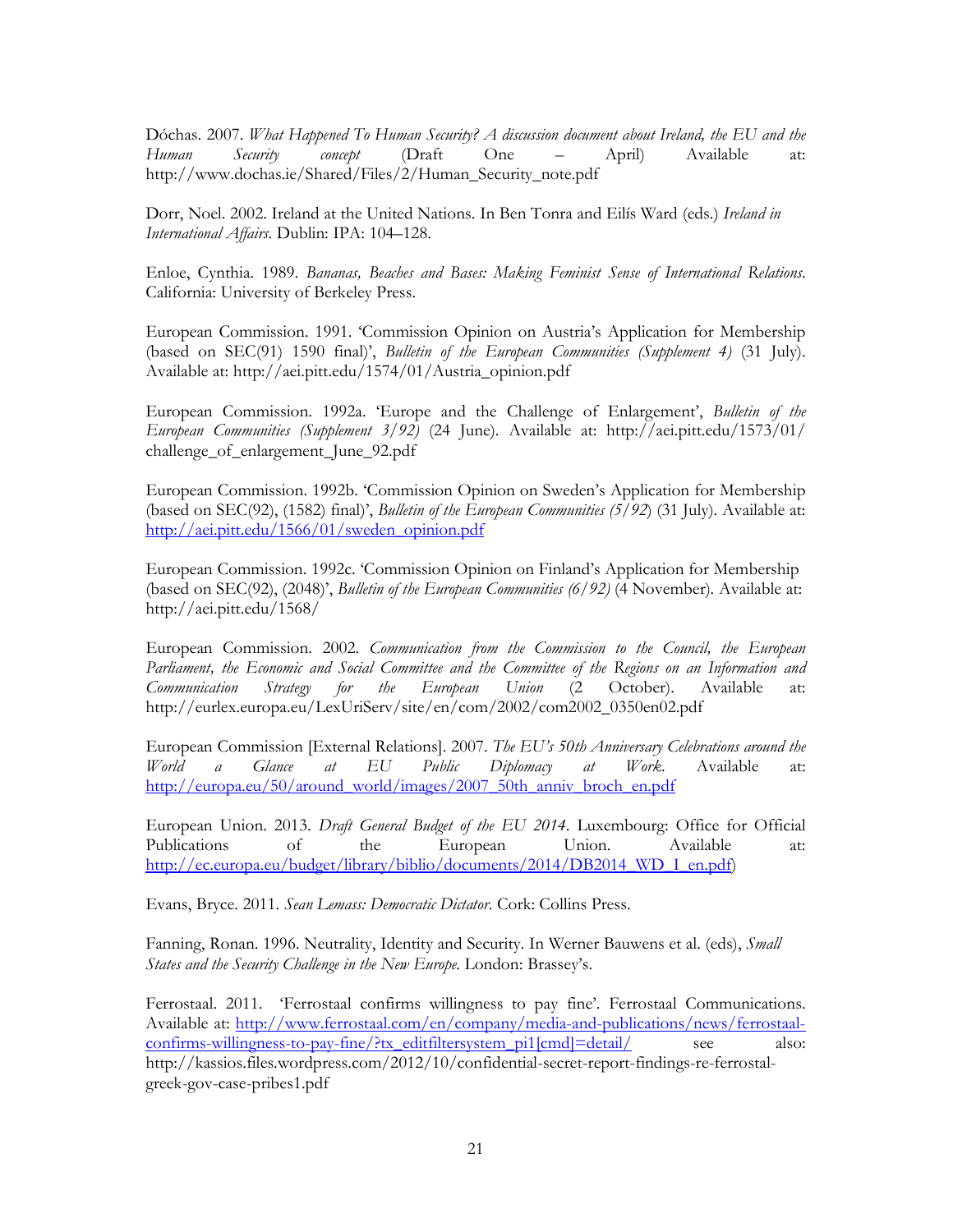Financial Times Editorial. 2013. Presidential poetry; Michael D. Higgins' words are worth listening to, Financial Times, 3 May 2013.

FitzGerald, Garret. 2000. Diluting Lobbies and Unleashing Growth. In Rory O'Donnell (ed) Europe: The Irish Experience. Dublin: Institute of European Affairs.

FitzGerald, Garret. 2003. Primetime programme on Irish neutrality in the Gulf War. Dublin: RTE.

Gageby, Douglas. 1999. The Last Secretary General: Sean Lester and the League of Nations. Dublin: Town House.

Gartner, Scott Sigmund and Patrick M. Regan. 1996. Threat and Repression: The Non-Linear Relationship between Government and Opposition Violence. Journal of Peace Research 33(3) : 273-287.

Gavas, Mikaela and Eleonora Koeb. 2010. Setting up the European External Action Service: building a comprehensive approach to EU external action. London and Maastricht: ODI & ECDPM (16 March).

Gilland, Karin. 2001. "Ireland and the International Use of Force," in Philip Everts and Pierangelo Isernia (eds), Public Opinion and the International Use of Force. London:Routledge/ECPR.

Gillissen, Christophe. 2007. 'Her place among the nations of the earth': Irish votes at the UN General Assembly, 1955-2005. Estudios Irlandeses 2: 68–77. Available at: http://www.estudiosirlandeses.org/Issue2/Issue%202/Articles/IrishVotesbyCGillissen.htm

Gillespie, Richard and Whitehead, Laurence. 2002. European Democracy Promotion in North Africa: Limits and Prospects. Democratization 9(1): 192 - 206.

Gleditsch, Kristian Skrede, Nils W Metternich and Andrea Ruggeri. 2013. Data and progress in peace and conflict research. Journal of Peace Research 51(1): 1-14.

Higgins, President Michael D. 2013. Towards a European Union of the Citizens. European Parliament, Strasbourg, (17th April) Available at: http://www.president.ie/speeches/address-by-president-michael-d-higgins-towards-aeuropean-union-of-the-citizens-european-parliament-strasbourg-wednesday-17th-april-2013-2/

Holmes, Michael, Nick Rees and Bernadette Whelan. 1993. Poor Relation: Irish Foreign Policy and the Third World. Dublin: Trocaire, Gill and MacMillan.

Intergovernmental Panel on Climate Change (IPCC). 2013. 5<sup>th</sup> Assessment Report (AR5). Geneva: World Meteorological Organization. Available at: www.ipcc.ch/report/ar5/ C/O

Ireland. 2014. Review of Ireland's Foreign Policy and External Relations: Public Consultation Document. Dublin: Department of Foreign Affairs and Trade. Available https://www.dfa.ie/media/dfa/alldfawebsitemedia/ourrolesandpolicies/ourwork/foreignpolicyr eview/Public-consultation-paper-Final.pdf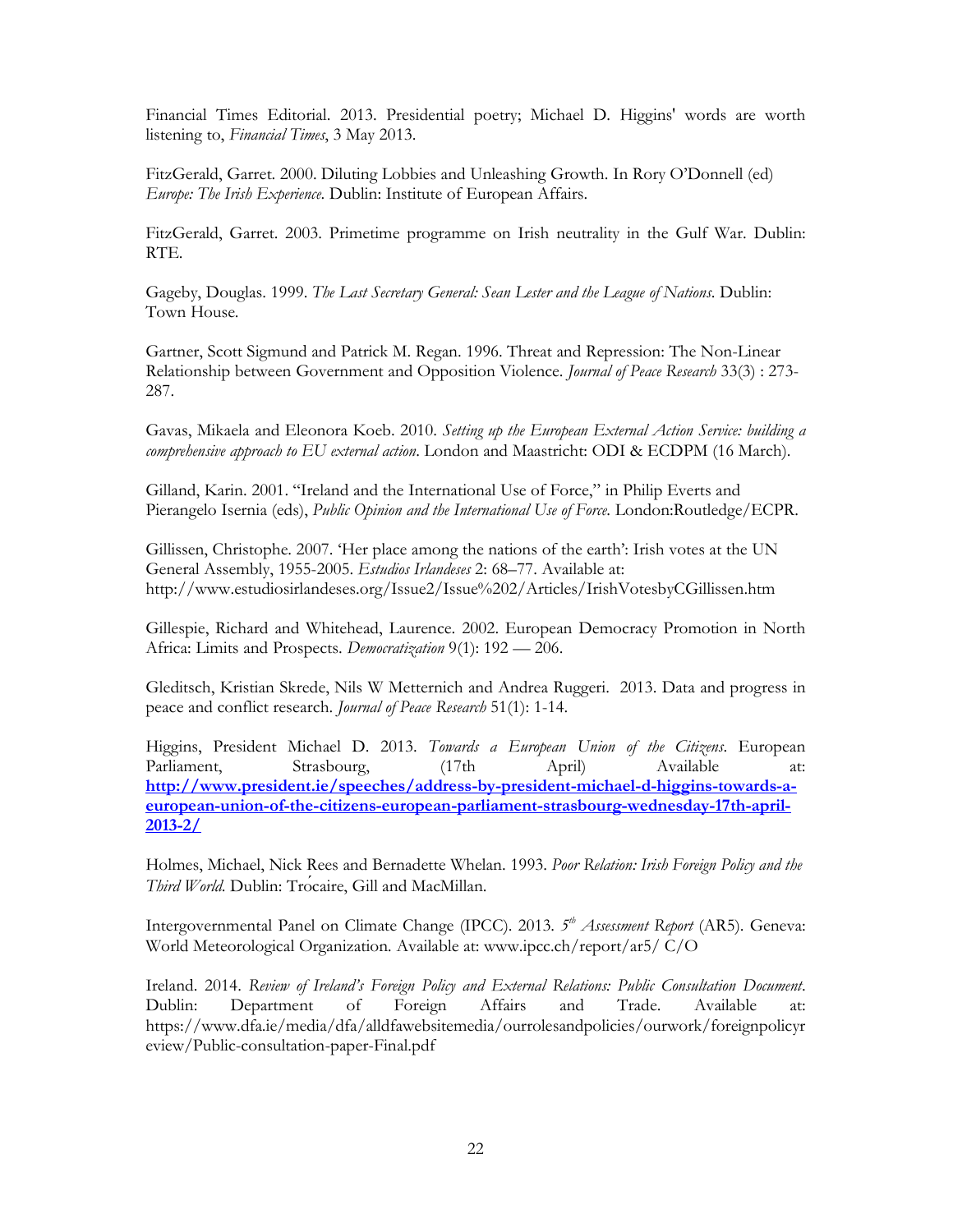Ireland. 2011. Irish Foreign Policy Statement of Strategy 2011-2014. Dublin: Department of Foreign Affairs. Available at: https://www.dfa.ie/media/dfa/alldfawebsitemedia/aboutus/dfatstatement-of-strategy-2011-2014.pdf

Ireland. 2005. Irish Foreign Policy Statement of Strategy 2005-2007. Dublin: Department of Foreign Affairs. Available at: http://web.dfa.ie/uploads/documents/dfa%20sos%20english.pdf

Ireland. 2004. Statement by the Minister for Defence, Mr. Willie O'Dea, T.D., on the Motion seeking approval for the despatch of a Contingent of the Permanent Defence Force for service with EUFOR, the EU-led Mission/Operation in Bosnia and Herzegovina (24 November) Available at: http://www.defence.ie/website.nsf/Speech+ID/B24CB335C92B894880256F560050ADA3?Op enDocument

Ireland. 1996. White Paper on Foreign Policy. Dublin: Stationary Office.

Jones, Jack. 1987. 39 per cent undecided about their voting intentions on the SEA. Irish Times. (May 20)

Jupp, Roger. 2002. Key to Treaty result. The Star, October 16.

Keatinge, Patrick. 1984. *A Singular Stance: Irish Neutrality in the 1980s*. Dublin: Institute of Public Administration.

Keogh, Dermot. 1997. 'The Diplomacy of "Dignified Calm": An Analysis of Ireland's Application for Membership of the EEC, 1961–1963', Journal of European Integration History (3)1: 81-101. Available at: http://www.lcd.lu/cere/journal/JEIH-5-1997\_1.pdf

Klotz, Audie and Cecelia Lynch. 2007. Strategies for Research in Constructivist International Relations. New York: M.E. Sharpe.

Kohn, Marek. 2008. Trust: Self-Interest and the Common Good. Oxford: Oxford University Press.

Krug, Etienne G., Linda L. Dahlberg, James A. Mercy, Anthony B. Zwi and Rafael Lozano (eds.). 2002. World report on violence and health. Geneva, World Health Organization. Available at: http://whqlibdoc.who.int/publications/2002/9241545615\_eng.pdf

Lebow, Richard Ned. 2010. Why Nations Fight. Cambridge: Cambridge University Press.

Maher, Denis. 1986. The Tortuous Path: The Course of Ireland's Entry into the EEC 1848–73. Dublin: Institute of Public Administration.

Mansergh, Martin. 2004. 'Rigid Approach to Neutrality Could Jeopardise Role in EU', Irish Times (24th January).

Marsh, Michael. 1992. *Irish Public Opinion on Neutrality and the European Union*. Dublin: Institution of European Affairs.

McSweeney, Bill. 1985. "The Case for Active Irish Neutrality," in Bill McSweeney (ed.), Ireland and the Threat of Nuclear War: The Question of Irish Neutrality. Dublin: Dominican Publications.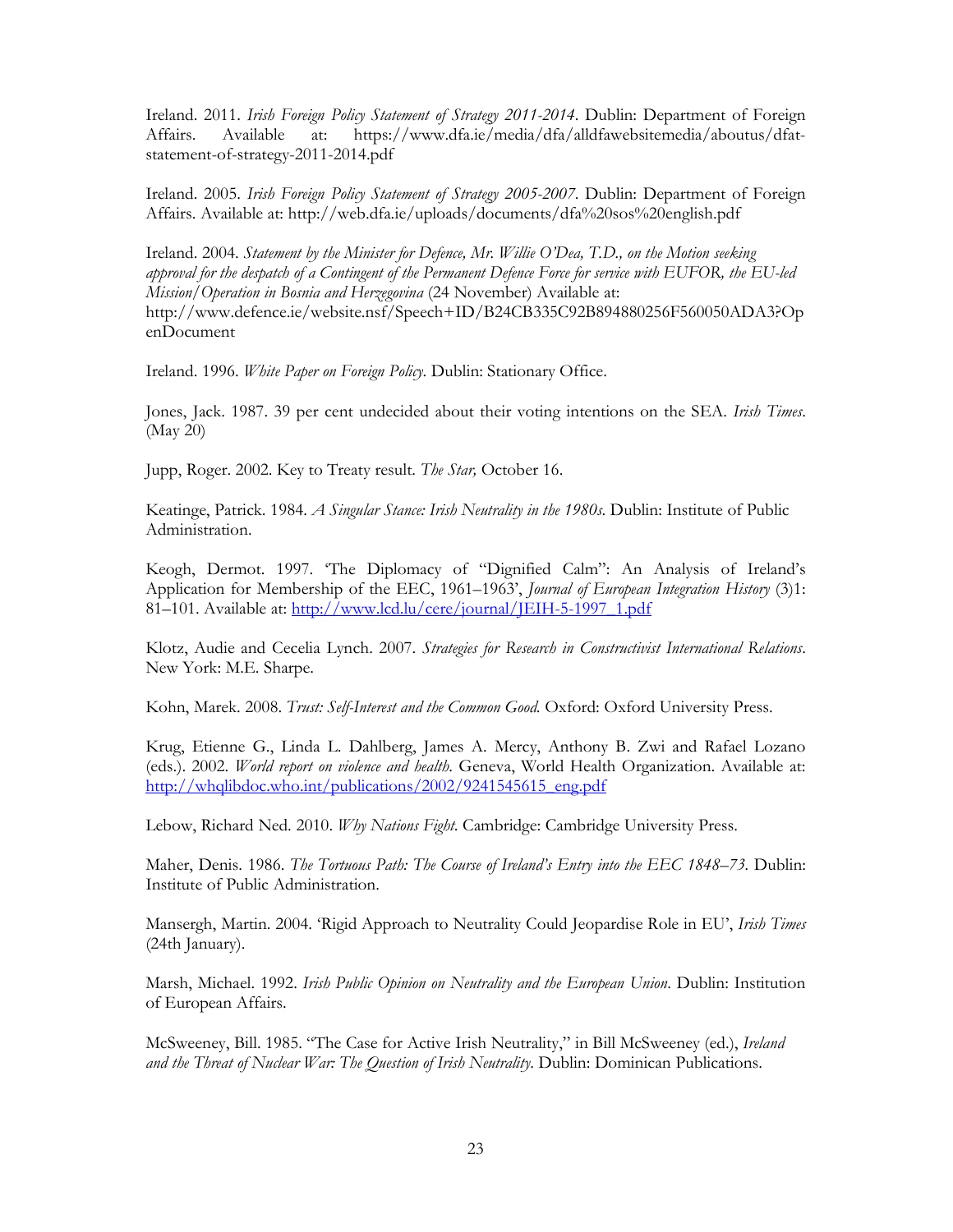McSweeney, Bill. 1988. The European Neutrals and the European Community. Journal of Peace Research 25 (3): 205-11.

McSweeney, Bill. 1999. Security, Identity and Interests: A Sociology of International Relations. Cambridge: Cambridge University Press.

Major, Claudia and Christian Mölling. 2007. Show us the way forward, Astérix. Europe Needs the French Involvement in EDSP. In Ironsdelle, B. (ed) La France: combien de sous-marines nucléaires? La politique de défense de France à la vielle des elections Présidentielles. Paris: Centre d'Etudes et de Recherches Internationales, Sciences Po/CNRS, Dossier. (March) Available at: www.sciencespo.fr/ceri/sites/sciencespo.fr.ceri/files/art\_cmcm.pdf

Milner, Helen V. 2009. Power, Interdependence, and Nonstate Actors in World Politics Research Frontiers. In Helen V. Milner and Andrew Moravcsik (eds) Power, Interdependence, and Nonstate Actors in World Politics. Princeton University Press: 3-27.

Mintz, Beth A. and Michael Schwartz.1985. The Power Structure of American Business. University of Chicago Press.

Mullally, Lorraine. (ed) 2008. The hard sell: EU communication policy and the campaign for hearts and minds. London: Open Europe. (December)

Murphy, Ray. 2002. Ireland, Peacekeeping and Defence Policy: Challenges and Opportunities. In Ben Tonra and Eilis Ward (eds.), *Ireland in International Affairs*. Dublin: Institute of Public Administration: 13–45.

Olsen, Gorm Rye. 2009. 'The EU and Military Conflict Management in Africa: For the Good of Africa or Europe?' International Peacekeeping 16: 2, 245 - 260

Page, Benjamin and Robert Shapiro. 1992. The Rational Public. Chicago: Chicago University Press.

Pearse, Padraic. 1924. Collected Works of Padraic H. Pearse; Political Writings and Speeches. Dublin: Phoenix Publishing Co. Ltd.

Pellicer, Miquel and Eva Wegner. 2009. Altruism and its limits: the role of civil and political rights for American and French aid towards the Middle East and North Africa. The Journal of North African Studies 14(1): 109–121.

Poole, Ross (1999). Nation and Identity. London: Routledge.

Rathbun, Brian C. 2012. Trust in International Cooperation. Cambridge: Cambridge University Press.

Regan, Patrick M. and Errol Henderson. 2002. 'Democracy, Threats and Repression in Developing Countries: Are Democracies Internally Less Violent?' Third World Quarterly 23(1): 119-136.

Rouquet, René and Ruhi Acikgöz. 2008. The European Mission Chad: EUFOR Tchad/RCA, June. Report submitted to the European Security and Defence Assembly, Assembly of the WEU: Document A/2007. (4 June) Available at: http://www.assemblyweu.org/en/documents/sessions\_ordinaires/rpt/2008/2007.php#P101\_5260